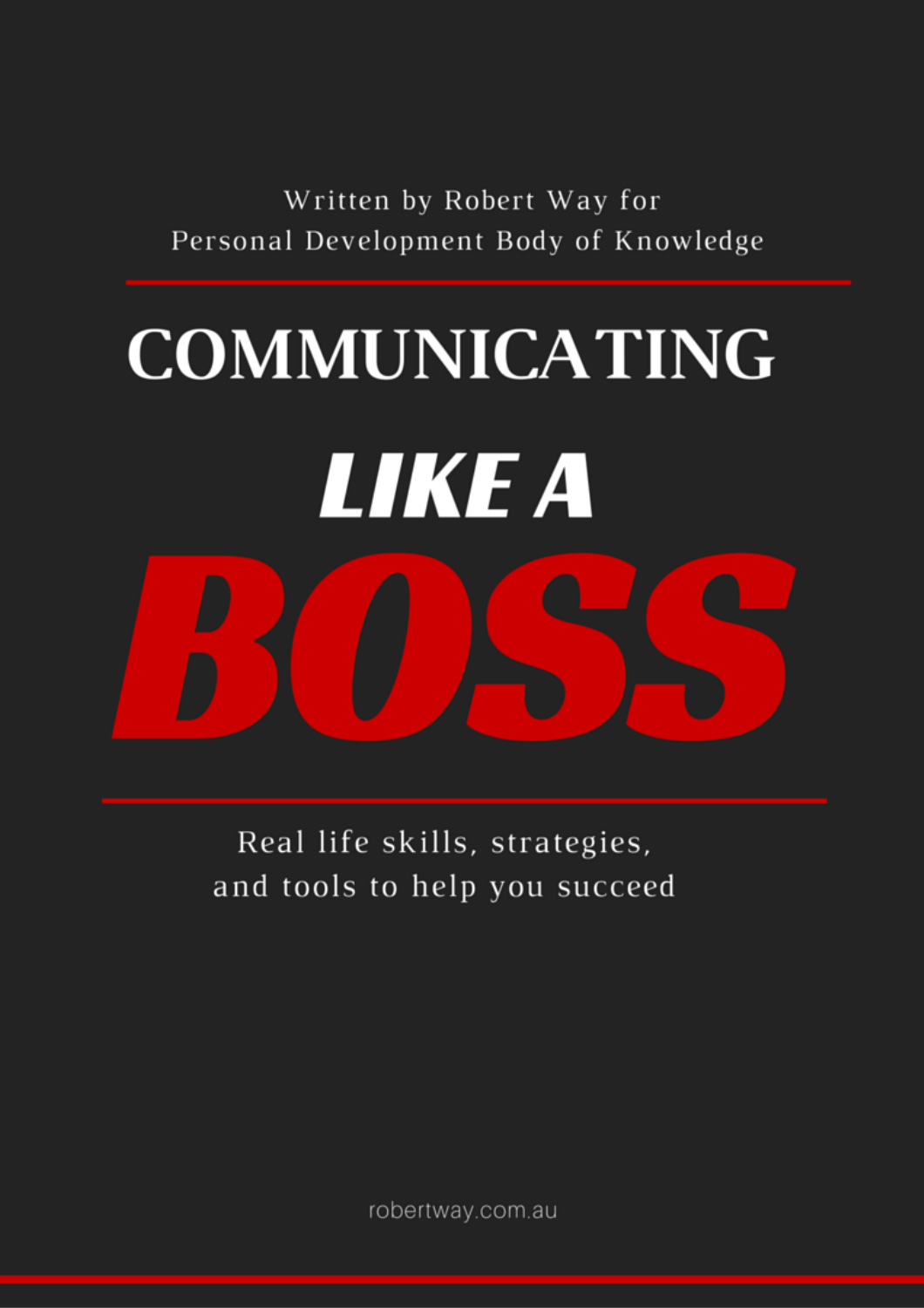Communicating Like A Boss Real life skills, strategies, and tools to help you succeed!

By Robert Way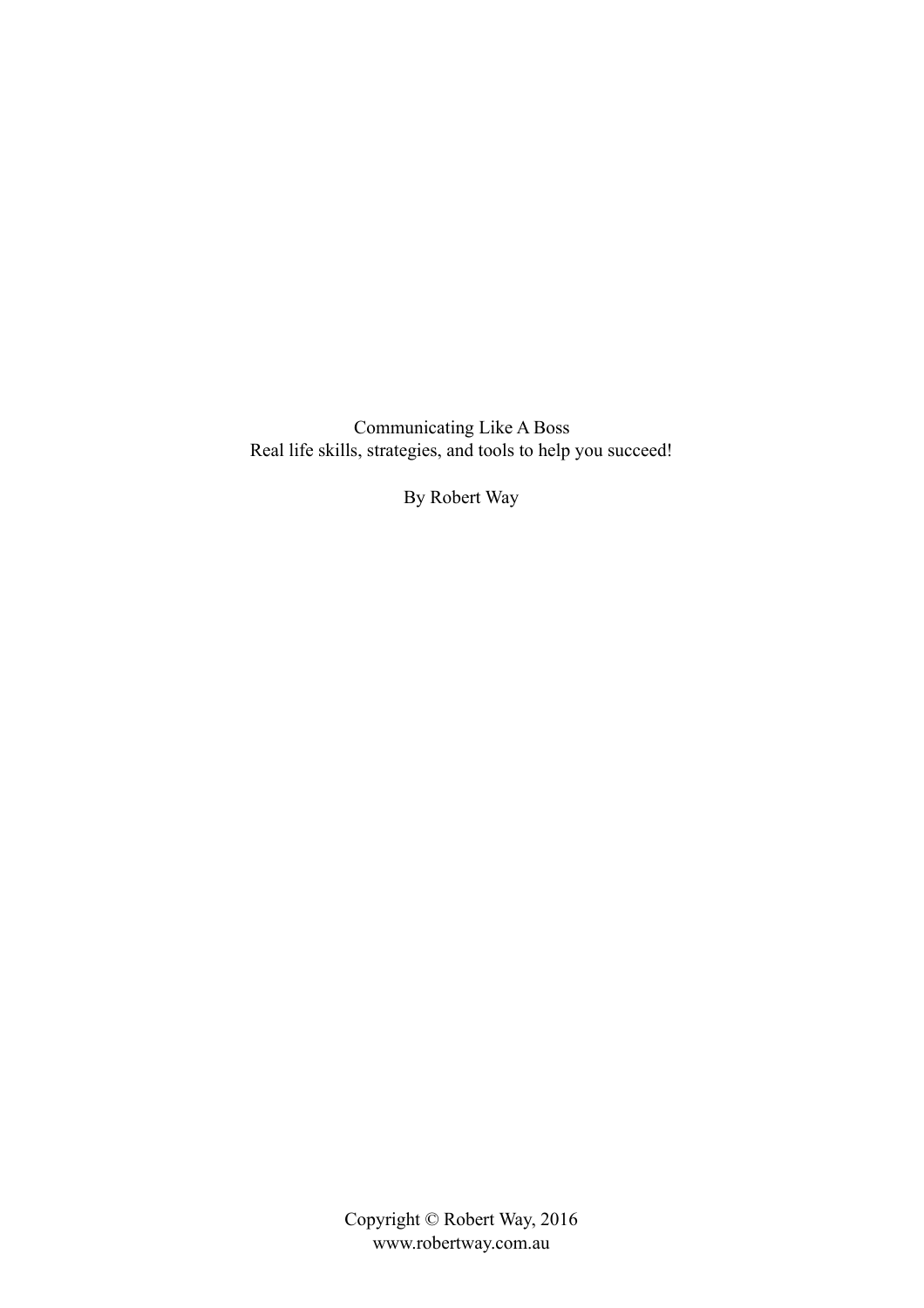Communicating Like A Boss

Copyright © 2016 By Robert Way

Published By Robert Way

All rights reserved. No part of this publication may be reproduced or distributed in any form or by any means, or stored in a data base or retrieval system, without the prior written permission of Robert Way.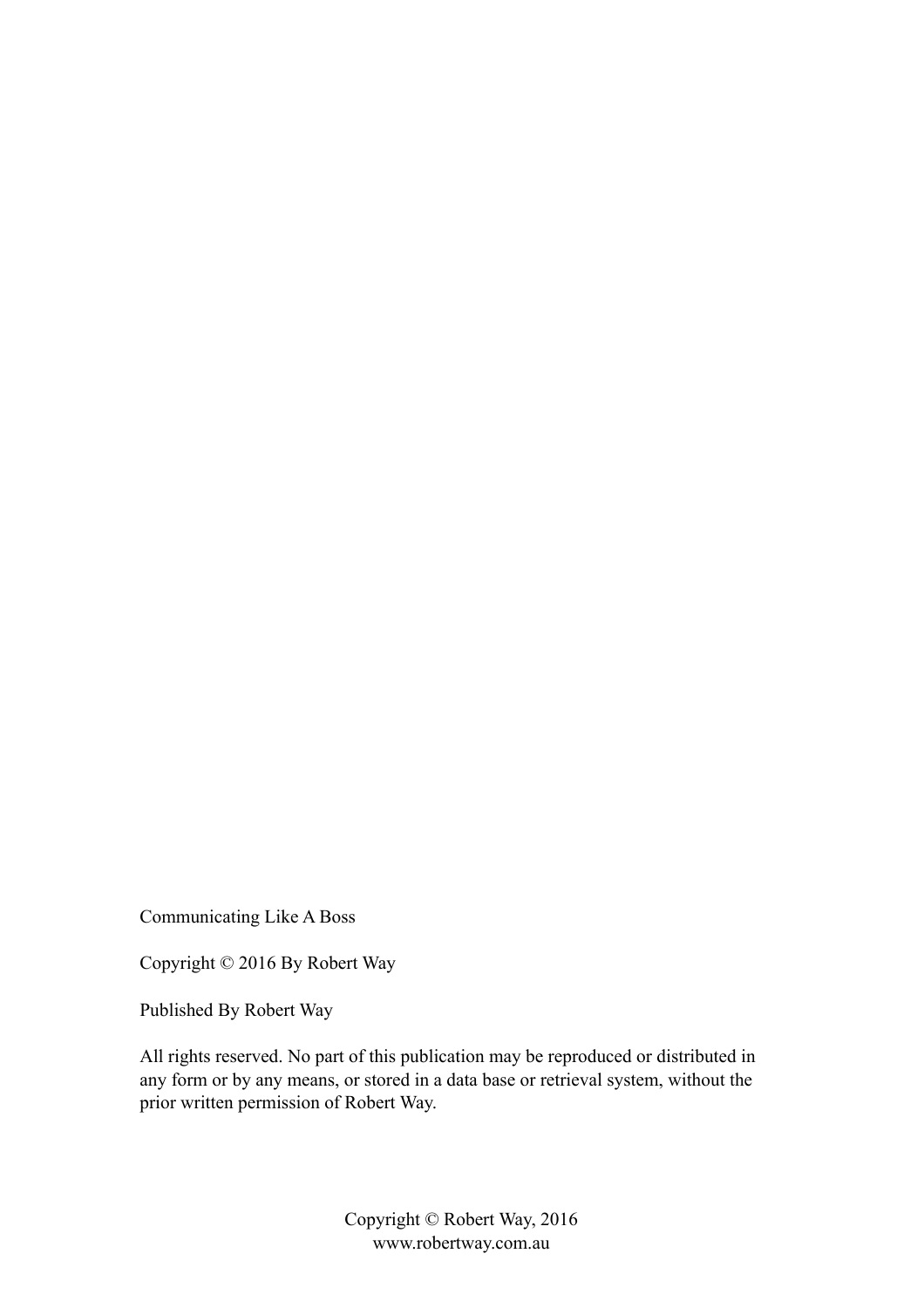Book Dedication

I dedicate this book to every person that finds themselves on the personal development journey, it is because of you, the world will become a better place.

I also want to say thank you to my wife, who puts up with my obsessed nature, when it comes to PD. Without her support, none of this is possible.

> Rock and Roll Rob

PS. What's the one thing you don't do, that would cause the most positive change in your life?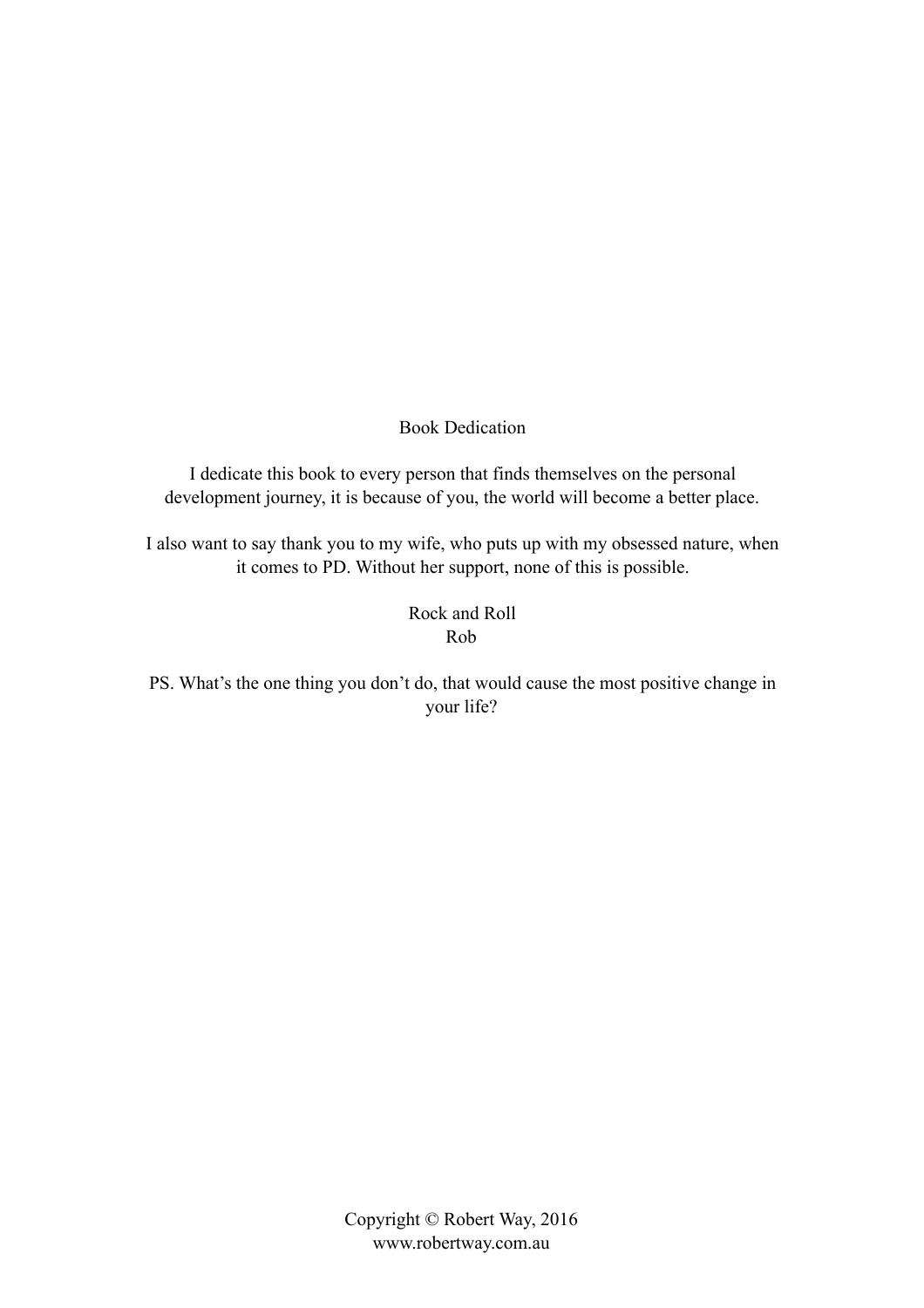# **Table of Contents**

| .39 |
|-----|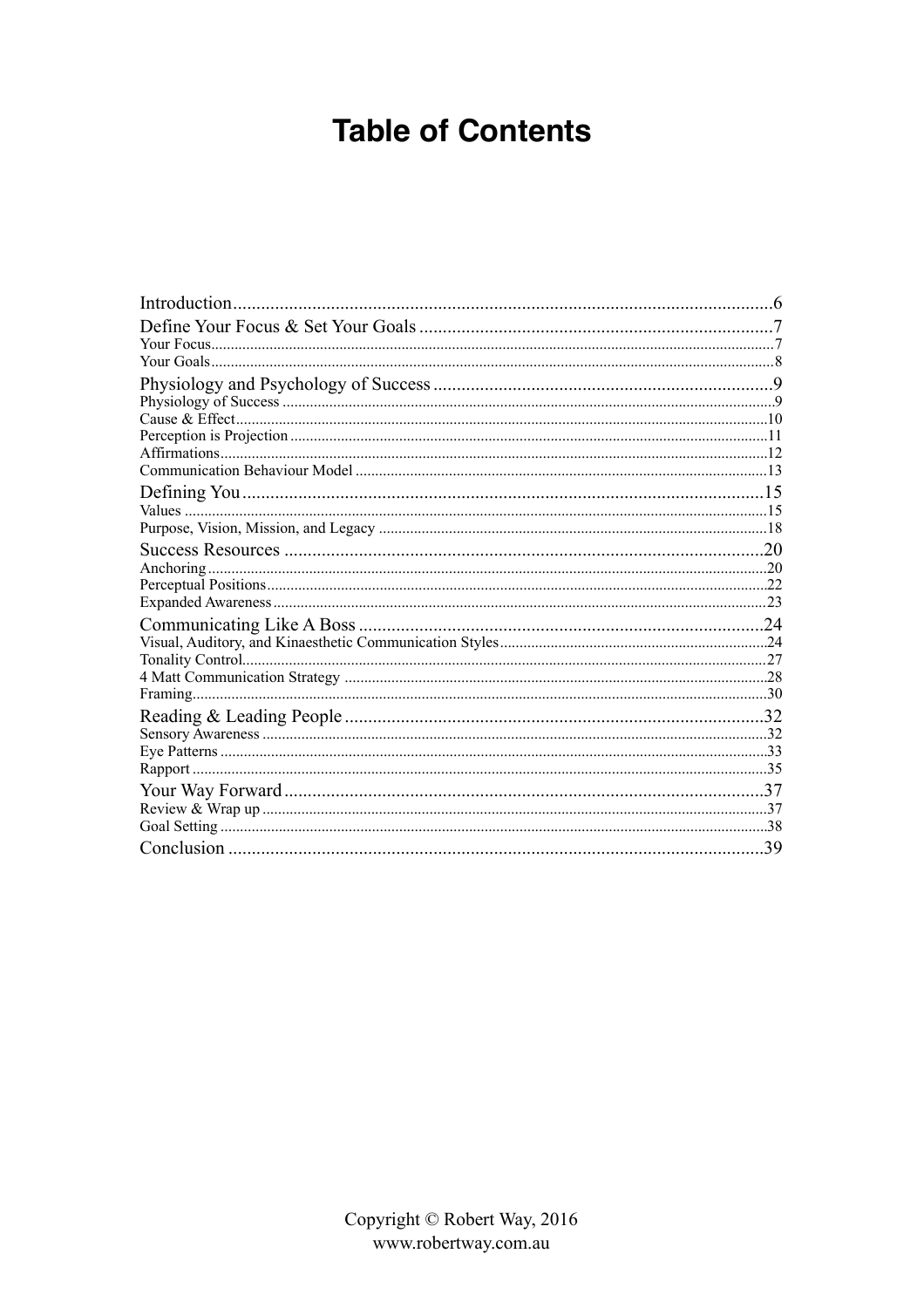## **Introduction**

Welcome to this program, thank you for taking the time to read what I have to share with you.

I am Robert Way and I am a leader in the field of personal development. In this eBook I will share with you some of the best communication and personal development tools I have found to date, to help you get what you want out of this life.

Is it okay if I share with you a little about my background and why you should be listening closely. I have been involved in personal development since I was about 17, this included attending seminars, reading every book I could get my hands on, collecting certificates in different disciplines, and doing my best to serve the community as a life coach. I have trained thousands of people, run massive projects in Australia and overseas, and I have coached people from many age groups (14-60, male and female).

The reason I will share with you some of the best tools, strategies, and concepts of communication and personal development is, I believe in the information. I think that if I can get this into your hands, and enable you to be better, you could go on to change the world. It is my duty to make sure you realise your dreams, because it is what this world needs.

There are 7 steps to learning how to communicate like a boss, including: Introduction

- 1. Define Your Focus & Set your goals
- 2. Physiology & Psychology Of Success
- 3. Defining You
- 4. Success Resources
- 5. Communicating Like A Boss
- 6. Reading & Leading People
- 7. Your Way Forward

The reason I share with you these 7 steps is so that you can go after your dreams, so you can nail your next interview, so you can smash your next meeting, so you know when to say no, so you know what is most important to you, so you can discover your purpose, be able to communicate it, and so that **you** can change the world for the **better** 

And of course, to lear more about other books, programs, events, and coaching, visit [www.robertway.com.au](http://www.robertway.com.au) or join [www.facebook.com/PDBOK](http://www.facebook.com/PDBOK) and start taking action towards what you want, now!

Rock and Roll

Rob

PS. What's the one thing you don't do, that would cause the most positive change in your life?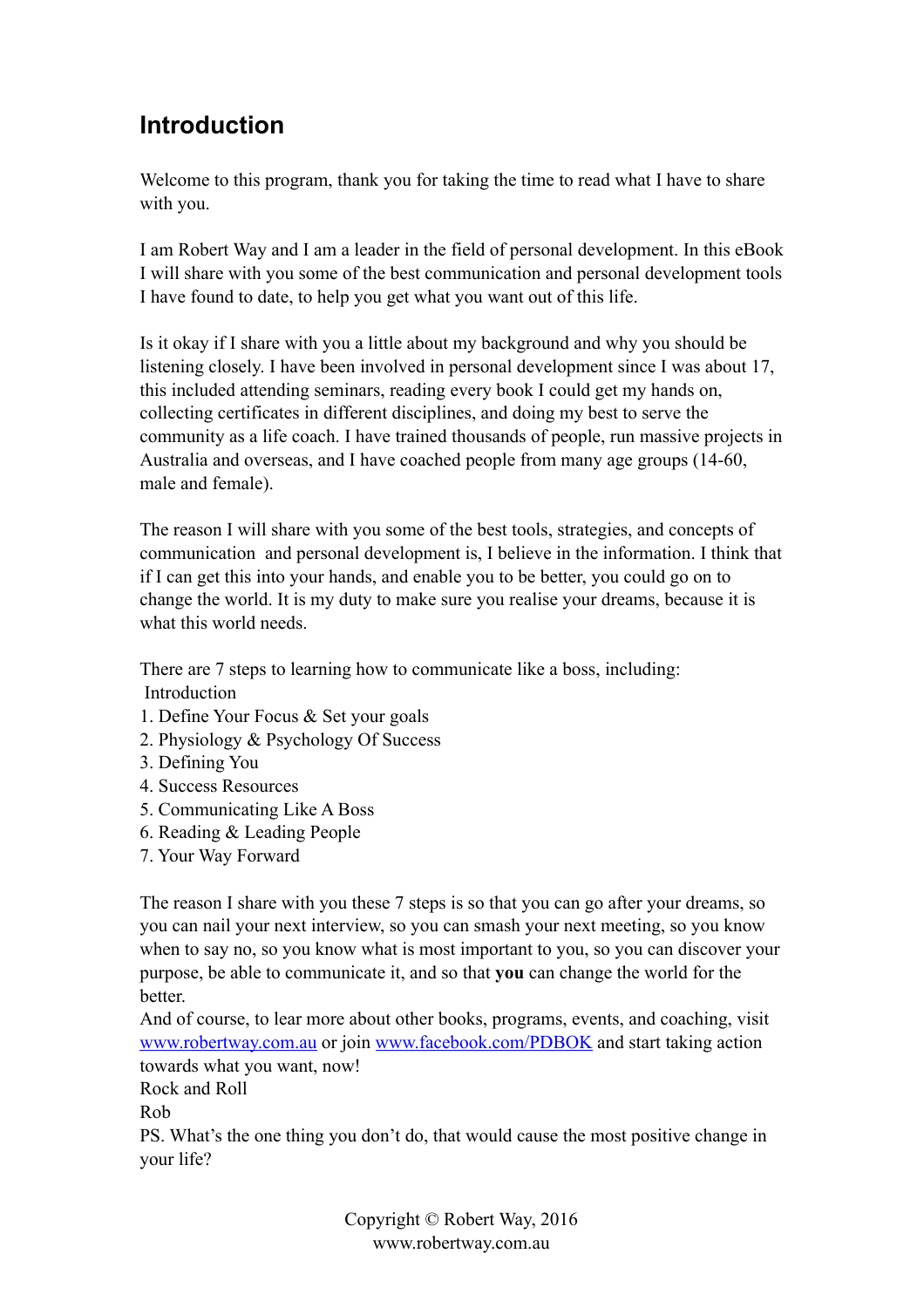# **Define Your Focus & Set Your Goals**

#### *Your Focus*

The first step towards success, is to define your focus.

The life wheel below will help you identify which area of you life you should focus on. The outside of the wheel represents 'Perfect', no action required, you are so happy with it, and nothing needs to change. The centre of the wheel represents dissatisfaction, issues, and need's attention, and not happy at all. For each area of life mark between 10 (perfect)  $\&$  1 (needs attention), or where ever in between, until you have completed the circle.

Once you have done that, connect the dots, between each area, giving you your "wheel of life"



Now that you have completed your wheel, it should be obvious, which area of life you should focus on, the area with the lowest score (closest to the centre). Regardless of your initial reason for downloading this ebook, I would suggest you focus on the area of your life that needs the most attention. In saying that, the content below is transferable, and repeatable. So you can do it over and over again and keep getting value out of it.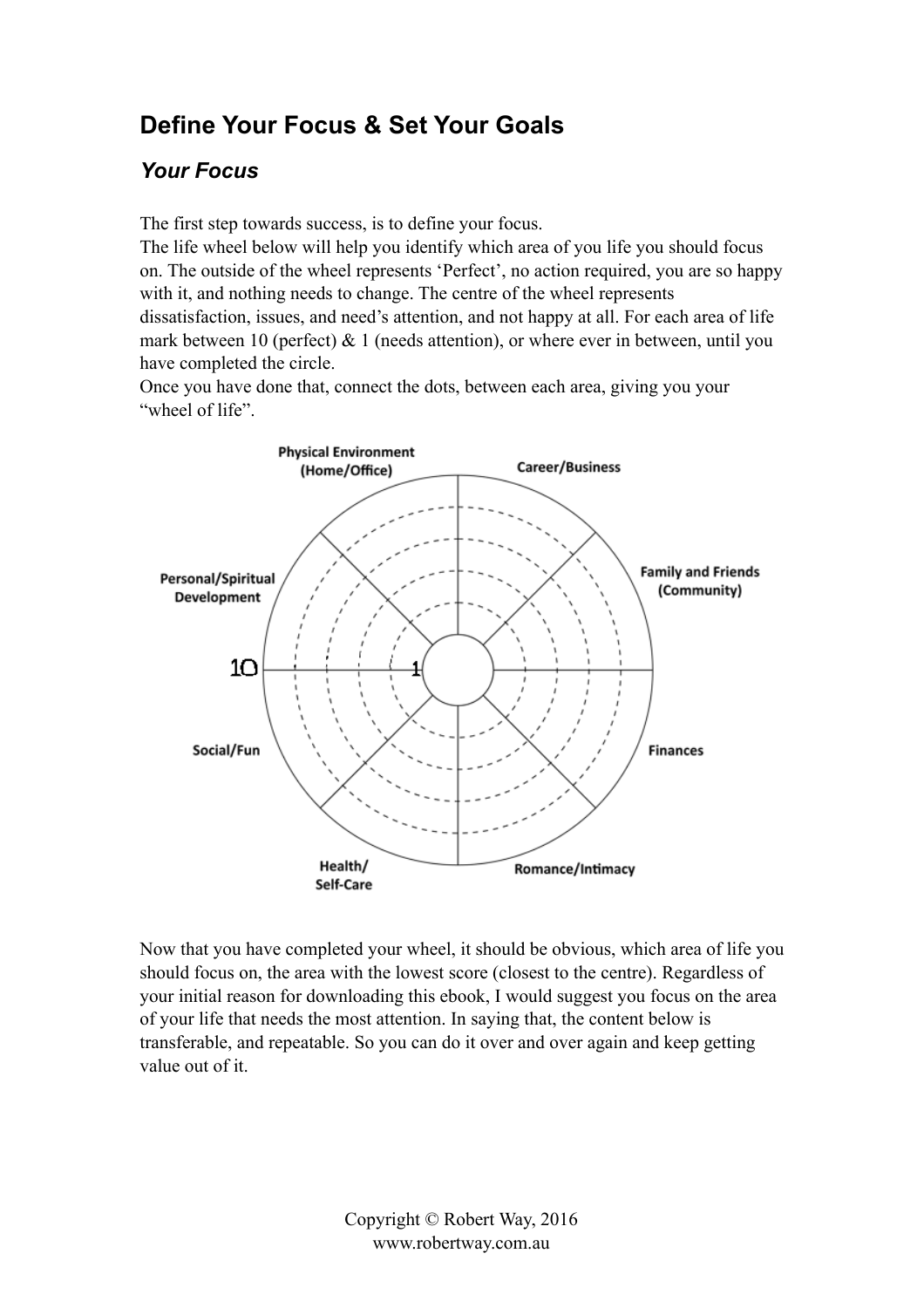## *Your Goals*

You should now have the area of your life that you will be focusing on, if you don't, go back and complete Quick Start Topic #1.

I want you to get the most out of this program, so starting it with the end in mind is important. Having goals set from the beginning, will help ensure your success. It has been said that our mindset will influence the outcome of our endeavours, so if you start this program with 'we will see' expectations, you will get 'we will see' results.

So it is time for you to set your goal for this program, it should be a massive outcome, life changing outcome, something so big, that if you got it, it would make this the most valuable program you have ever completed.

So write out now, what you are going to get from completing this program, how is your life going to change for the better, what new skills you will have, what new position will you be in, what new opportunities will you have.

As you write out your goals for this program, consider checking the goal for the following:

- o Is your goal written in the positive
- o Have you focused on what you want, not on what you don't want
- o Include, how you will know you have gotten what you want
- o What will you now have, as a result of getting your goal
- o Write it, as if it has already happened, as if you already have what you want
- o Include language that relates to you taking action, each day, to get what you want

Once your goal has been written, make sure it is some where you can read over it, if you are loosing motivation. Tell people about what you are doing, and what your goals are, so you become accountable to your word, and to them.

You might also choose to share your goal in the closed Facebook group, so you can get support along the way.

Once you have completed writing out your goals, start the next section; Physiology and psychology of Success.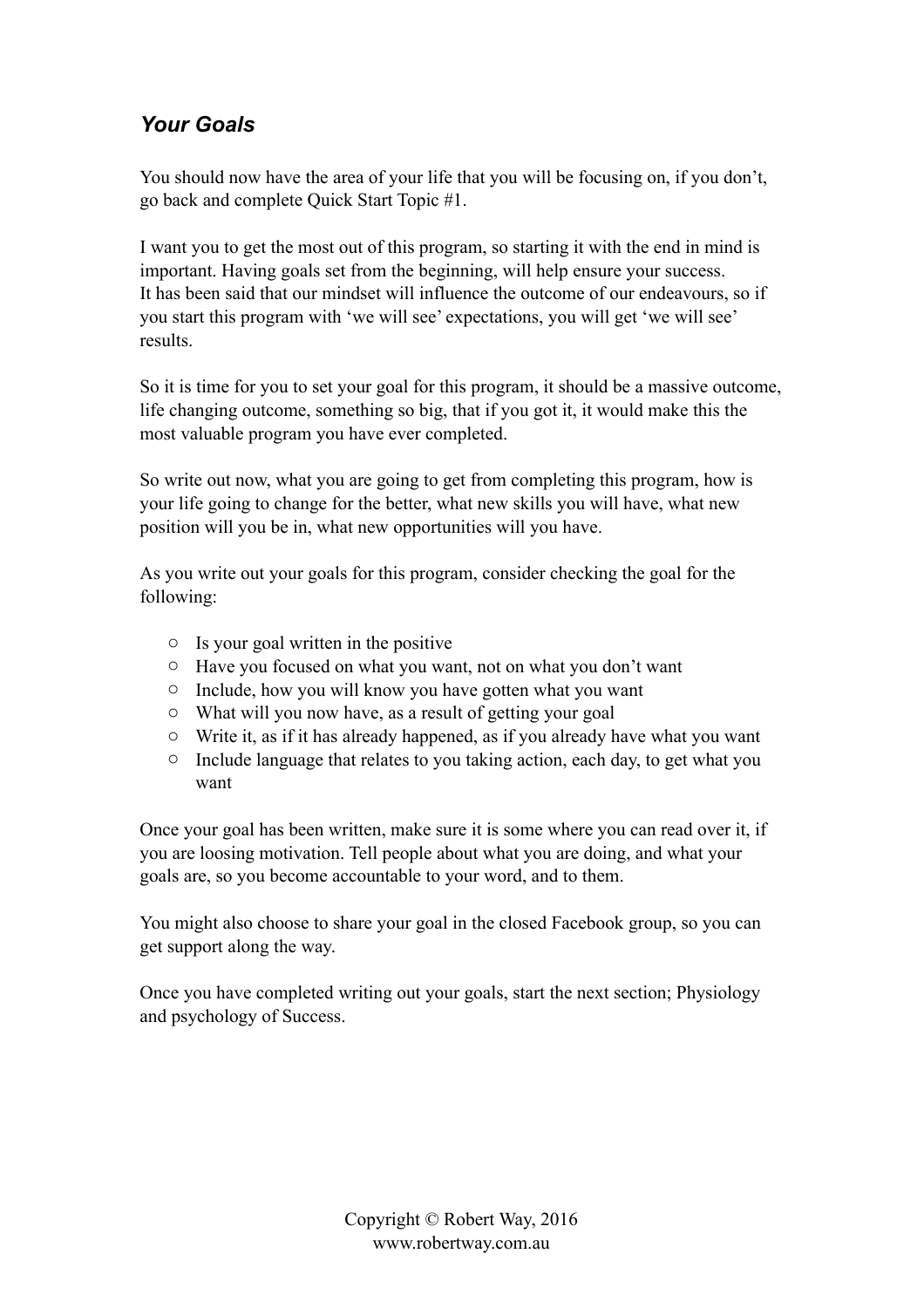# **Physiology and Psychology of Success**

## *Physiology of Success*

One of the quickest ways to experience success is to 'act as if' you have the success you desire, right now. This strategy is all about mindset, it is about your behaviour, it is about 'pretending' you have what you want, right now.

Starting with your physiology, right now, for today, and every day after, you need to stand, walk and carrier your self as if you are at #10 on the life wheel. This means standing with confidence, walking with confidence, talking with confidence, pretending you are confident, pretending you have the job already, pretending you are the next in line for promotion, and that you deserve what it is you want.

This process can be a bit of a 'leap of faith' style for some, but the results will be measurable, and like affirmations, your physiology of success will start to shift you mindset, it will shift you into believing it is true.

The second part to this is your psychology, this means thinking about your goal, writing out the positive things you want, focusing on the belief that you can do this, you do deserve it, you are going to get it, you are on the way to success, that you are successful. You should be focusing on what you do want, not on what you don't want, your self talk should be on positive things, not negative.

If need be, this is where you might like to write out the things you say to your self, reading through that self talk, and eliminating anything that is negative, and replacing it with positive self talk.

So your activity from now, is to walk tall, speak with confidence, believe in your self, and act as if you have already got your goal.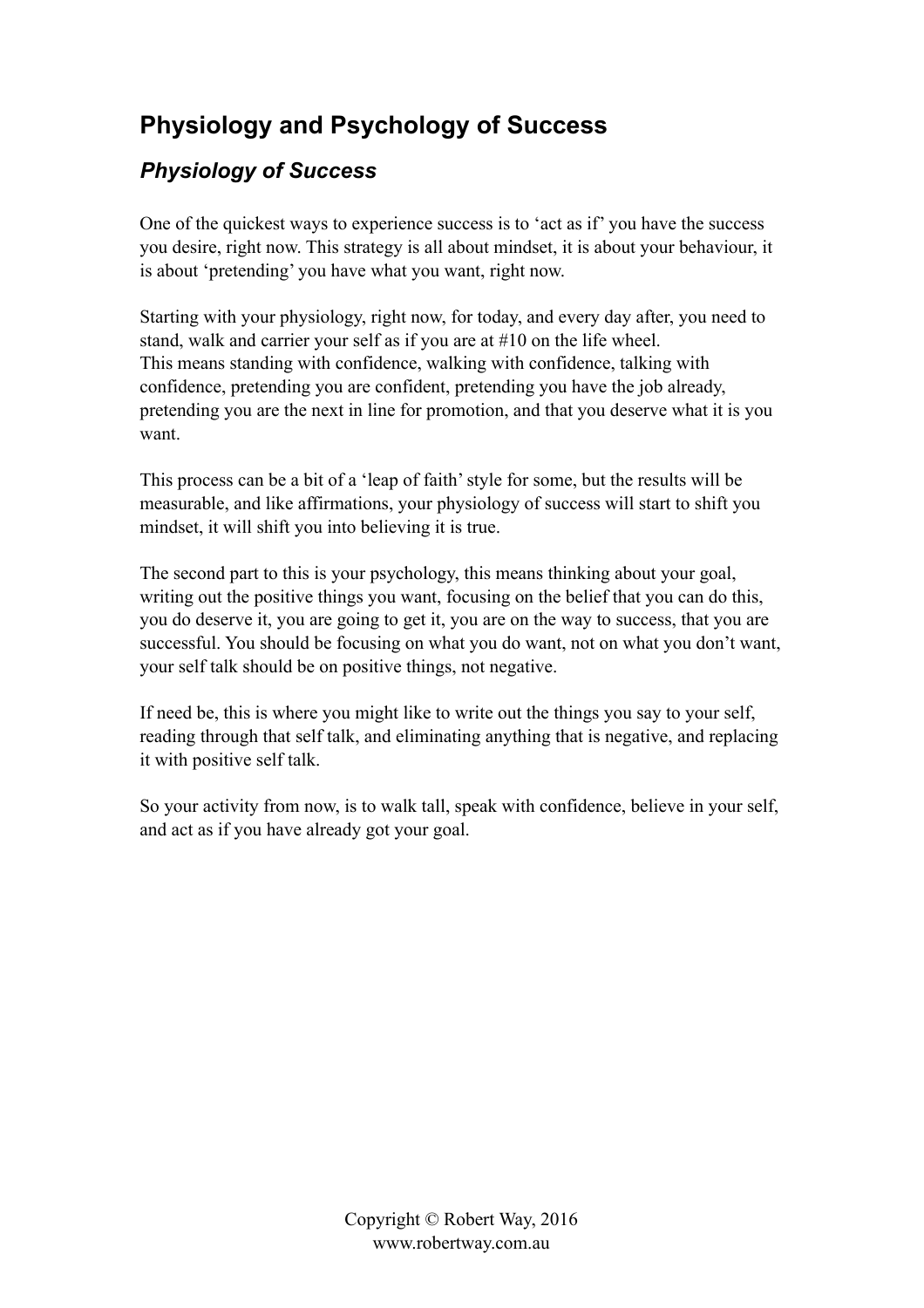## *Cause & Effect*

The second 'concept' I would like to introduce you to the idea of cause and effect. This is a simple equation, represented by, C  $\geq$  E.

As you travel along the personal development path, you may find your self researching or reading about successful people. One of the things I am sure you will discover is, the positive mind set of the successful, and you are also going to find out that they spend most of their time 'at cause' of their situation. They take responsibility for what happens in their life, weather it is true or not, as it gives them the choice to change it, if they created it.

All of us spend time on both sides of the equation, but the goal should be to spend as much time as possible on the cause side of the equation.

Have a read through the following statements, to get a good idea of what the difference is between cause and effect thinking:

- o My manager is the reason I don't get a promotion
- o The global financial crisis is the reason I have not succeeded in business
- o I can't be fit because of a sport injury from 10 years ago
- o I am the reason I got fired, I was lazy and unfocused
- o I did not get the job I applied for, I need to develop my skill set so I am more employable
- o I missed the game winning goal, I will train harder in the pre-season

Spend some time thinking about people you talk to in your spear of influence, think of the posts on Facebook, the comments people make at work. How many of them are at effect, or at cause?

People that are at effect are the people complaining about their situation, they will give you all the best reasons and excuses, why they cannot have what they want. In contrast to a person that is at cause will take responsibility for everything that happens to them, they believe they create their situation, and they chose what has happened to them.

So consider this, are you at effect? If so, ask your self, how did I choose this, how did I create this? Start the transition to cause of your situation, as once you truly do this, you will then have the option to un-choose it, to un-decide it.

Make a list now of all the things you have been at effect of, and what you are now going to do to take control of them, and be at cause of.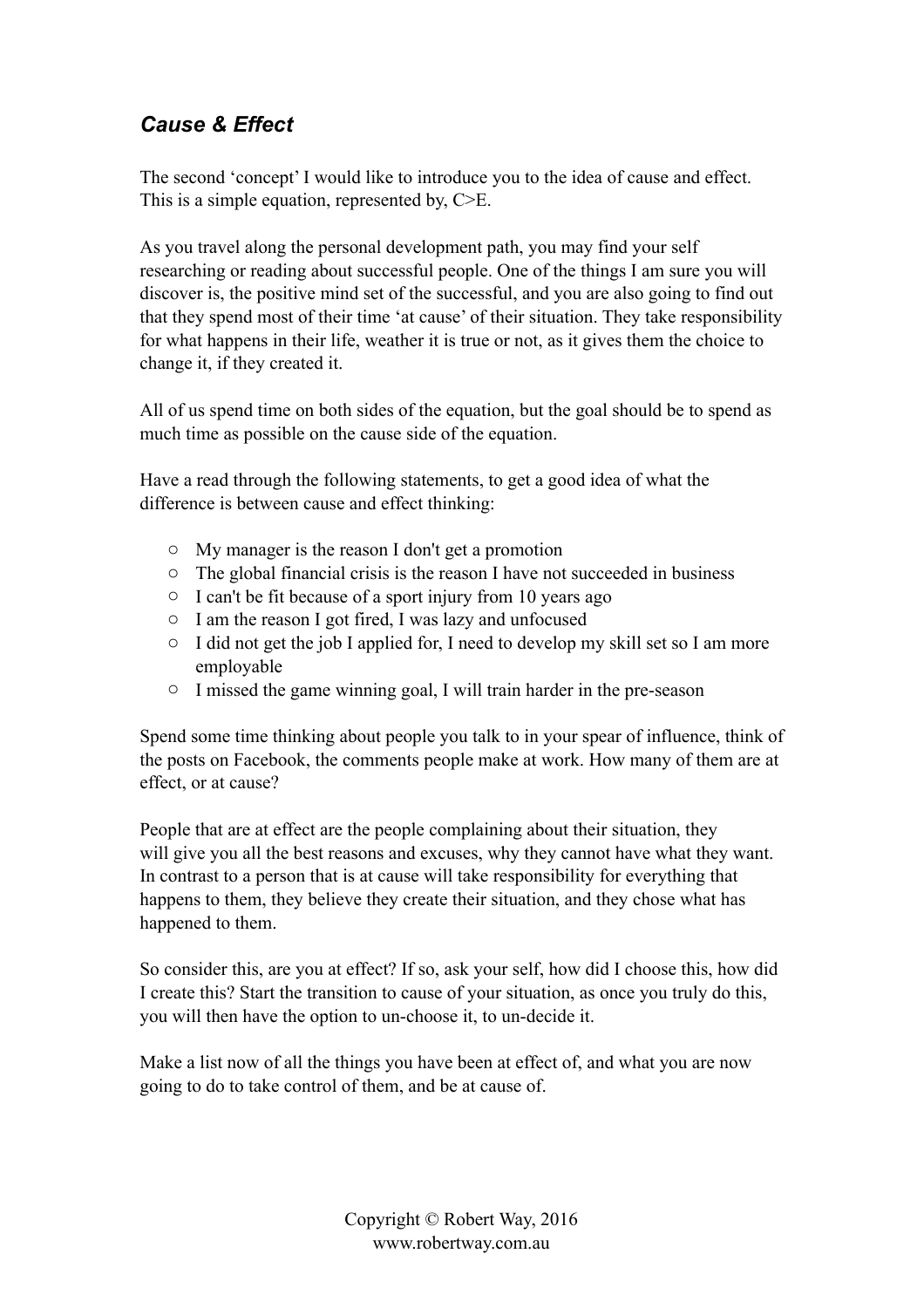#### *Perception is Projection*

This is the second last quick start topic, and it is another concept you can use to identify your weaknesses and strengths.

There is a very quick way to discover your strengths and weaknesses; however it will require another leap of fait, some behavioural flexibility, and an open mind.

Take out your pen and paper, and get ready to write out two lists. List one will be a list of characteristics, behaviours, and ideas that people you know have, that you disagree with. Things in people you know that you don't like, things that people do that bug you, all the things they do, that you think are wrong.

Once you have completed this list, do the some for people you do like. Write out the best traits of your closest friends, your best manager, and the greatest people you know.

What you will be left with is two very different lists, lots bad, and I am guessing, a few less good things.

The concept of perception is projections, is that we project our ideas, beliefs, and behaviours onto others. We 'project' what we like and dislike about ourselves onto others.

Now if you completed the quick start topic of C>E, I hope you can continue being at cause for this next question.

Pretend perception is projection is true, look over your two lists as if it is about you, and what you now have are all your strengths and weakness. What you can choose to do with this list is to continue to build on your strengths, and work on any weaknesses you really want to improve.

Personally, I don't always like the results of this activity, as it can be very confronting, hard to believe, and total bullshit, because 'I am not like that' thinking comes up.

If you do take a moment to think back on your life, I am sure you will be able to find you have done the things you like and dislike, to varying levels.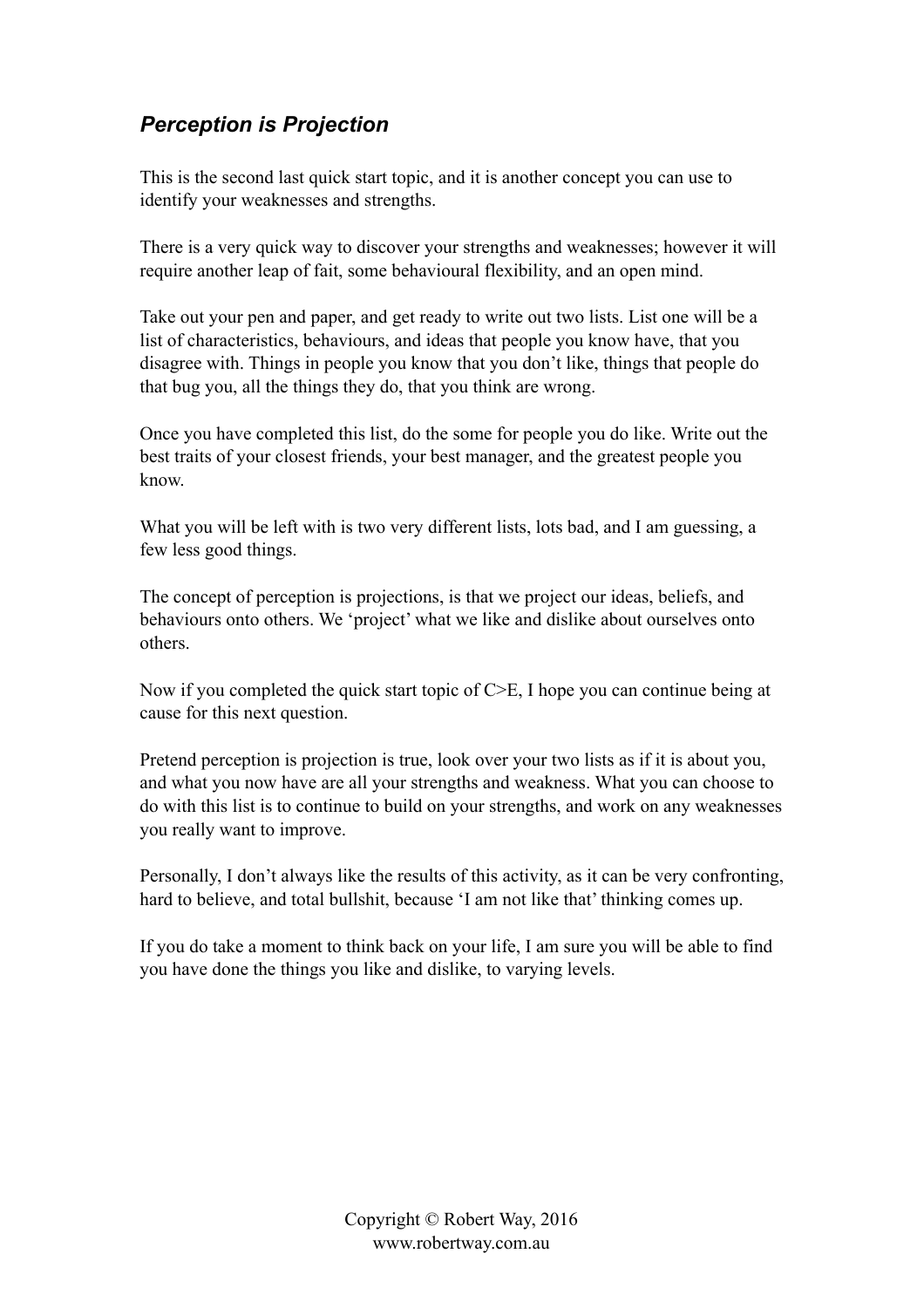## *Affirmations*

What was the first thing you said to your self when you woke up this morning? What was the last thing you said when you got out of bed?

The things we say to our selves shape our day, which shapes our week, which shapes our year, and so on. I would like to suggest, as we come to the end of this program, you make note of what you are saying in the morning to your self, I would ask that (if it is not already) you make sure you are starting your day on a positive note.

So the activity is as follows:

For the first 3 days of the week, write down the first thing you say to your self when you wake up, and the last thing you say to your self when you get out of bed.

Are these things positive, are they focused on what you want, or are they focused on what you don't want, are they negative?

If they are negative, spend the rest of the week with one of these affirmations, or a variation that relates to what you want.

I am a confident person I am excited about today I had an amazing sleep, today will be fantastic I am ready for today I am going to kill today Everyday, in every way, I am feeling X (better, excited, confident, strong, focused, successful)

Essentially the goal is to start the very moment you wake up positive, this will then have a flow on effect to your day. Possibly the next stage of your personal development could be life design, including productivity, and making time your bitch. Let me know if you are interested in something like this, other wise, spend the week using positive affirmations each morning.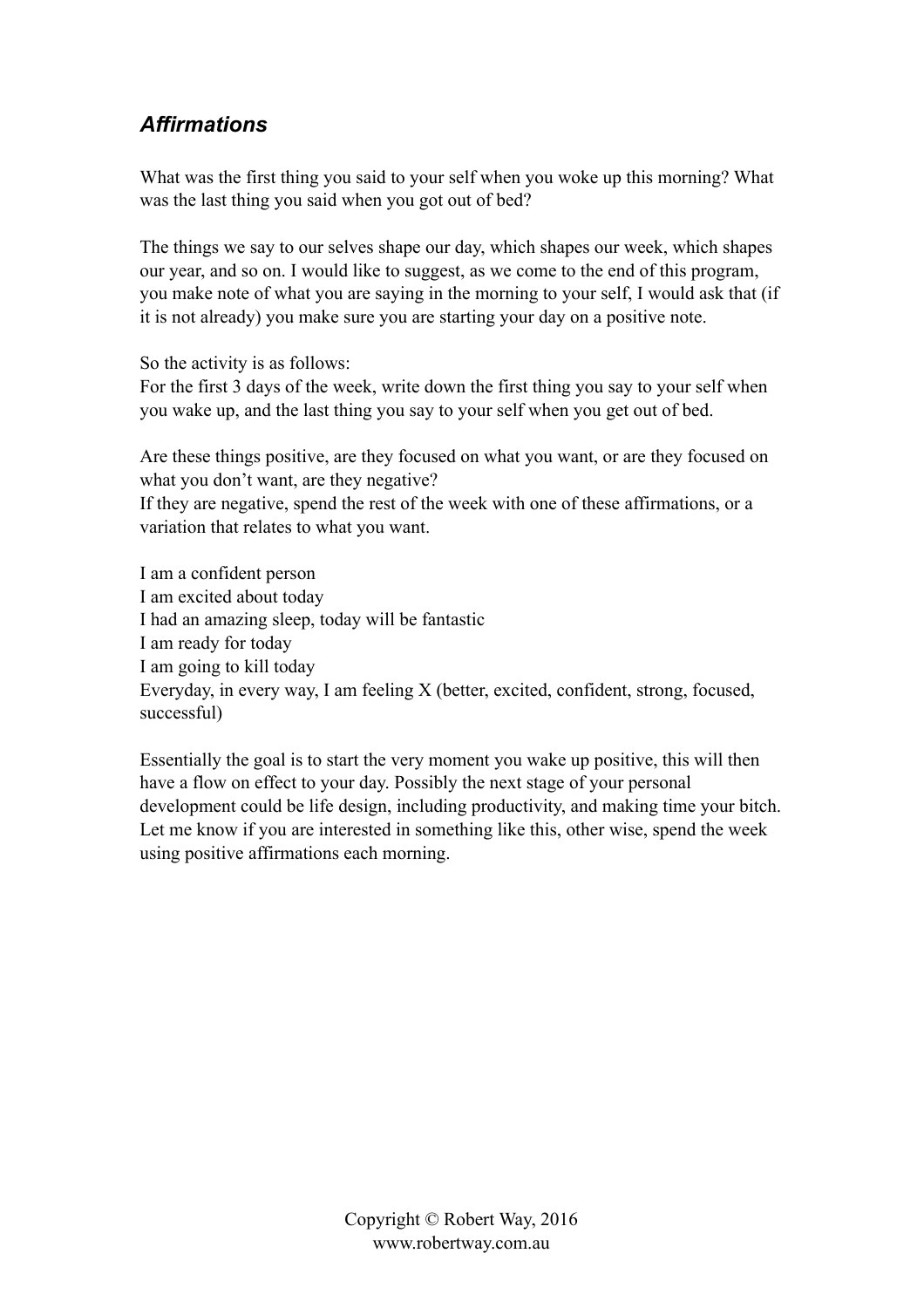#### *Communication Behaviour Model*

This is the final concept I will ask you to consider, it is the communication and behaviour model, taught in NLP. It is designed to show you how communication is occurring, what is happening when you are talking to people, and when you are listening to people.

When we are having a conversation, or some other event out side of us happens, we create an internal representation of what we have seen or heard. Our perspective of what happened is processed through our internal filters, which will create an emotional state; this emotional state will affect our physiology and behaviour.

I want you to realise that we are in control of how we process this information coming in; we are capable of changing our states.

We take information in, in the form of sounds, pictures, self talk and feelings, our 5 senses are process everything that we experience in the following way:

Auditory - voices or sounds - externally or heard internally (self talk) Gustatory – flavours and tastes Kinaesthetic – touch, sensation and emotions Olfactory – scents and smells Visual - vision and envision - what we see externally and what we picture in our minds

Along with our senses, we also process information with our internal filters. These are comprised of language, values, beliefs, decisions, and memories.

Language - words we hear are processed into pictures Values and beliefs - how we judge actions as right or wrong and what we decide is true Decisions - what we choose to believe and choices we have made

Memories – experiences we have had from the past

Based of all of these things, our minds will delete, distort, and generalise what we see and hear, moulding it to what we think we have seen or heard. This is why several people can witness one event, yet each person can have a different account of what actually happened.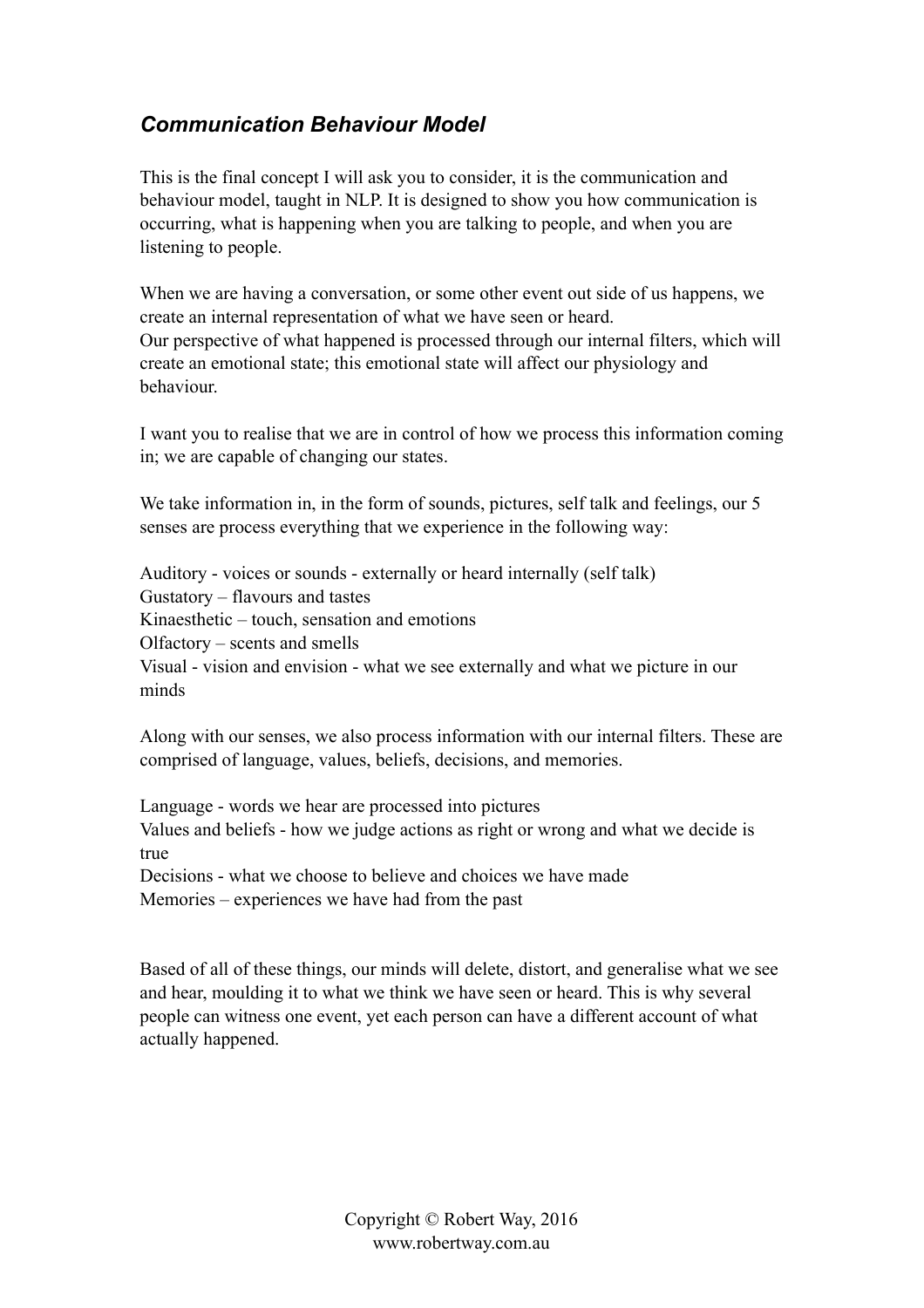Delete – the reason we delete information that comes in is, if we had to recall every detail of everything we ever saw, heard, tasted, touched and smelled we could go insane. Our brain filters for what is important and deletes extraneous information. Distort – we place meaning on things that happen around us, even if it is not related, to try and make sense of what is happening. For example, thinking someone is angry because they have crossed their arms, when in fact they are just cold. Generalise - we assign past experienced outcomes to future experiences, which can work well when learning, it can also work against us as it can create assumptions and stereo-types.

What I want you to get out of this is, that communication is complex, people are complex, and if you feel like you have not been heard, or something is not going the way you expect, if you are not getting your message across, it is because we are complex. It is that simple! If you want to understand more about these complexities, what to look for, more about values, beliefs, and how to change them, get in touch with me, and I can introduce you to some of the other programs I run.

For now, know that people are different, if communication does not go your way that's ok.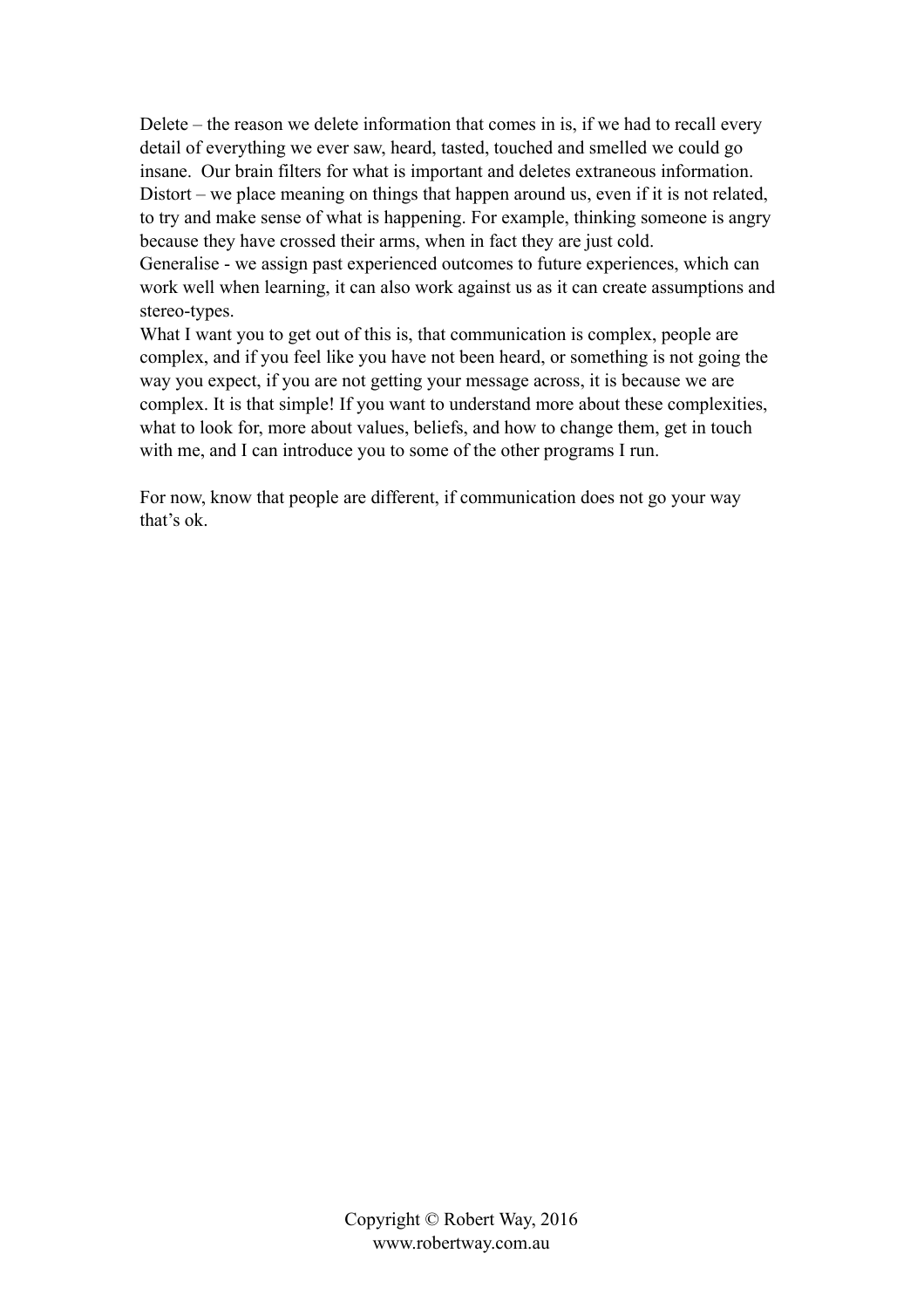# **Defining You**

#### *Values*

Values are what keep you on track; they are drawn from your family, schooling, religion, friend's and up bringing. Starting from birth and build on, until the age of 21 where they are generally fixed for life (though there are some NLP tools that can be used to shift values). Values are what you find important, they are the represent the core of who you are, and are one of the key things you measure your experience against.

Some examples of values are honesty, courage and loyalty. They can be anything that is important to you, and it is what will keep you moving to wards your mission, vision and purpose. The activity you are about to undertake, is a big one, it will take a lot of your time, if you play 100%, but will be worth it. This is one of your first week long activities, so your goal is to have this done with in the next 7 days, though expect to complete it in about 5 hours if you go hard.

In this activity you will be asked the question "what is important to you in \_\_\_\_\_\_\_\_\_"? The blank section represents the area you have chosen to focus on for this program. For example, I might want to work on my career, so the question becomes "what is important to me in my career"?

The outcome for this activity is to identify your top 10 values, so as you go forward you can measure your actions against them. You will be able to understand where you have come from, and help identify what you want, out of where you are going.

So now it is time to do this activity, get out your pen and paper and answer the following questions:

 $\circ$  What is important to you in \_\_\_\_\_\_\_\_\_\_?

You want to keep writing down words as they come to mind, it may end up being a long list. You will also get to a point, where you will think you have no more to list. Don't worry, this is normal, you will hit one or two barriers, keep thinking and keep writing out "What is important to you in  $\cdots$  ?".

You can also ask your self;

- o What else is important to you in the context of \_\_\_\_\_\_?
- o What other things are important to you in \_\_\_\_\_\_\_\_?

Now remember a time when you were completely motivated in the context of \_\_\_\_\_\_\_\_\_\_. As you recall that time now, what did you feel right before you were completely motivated?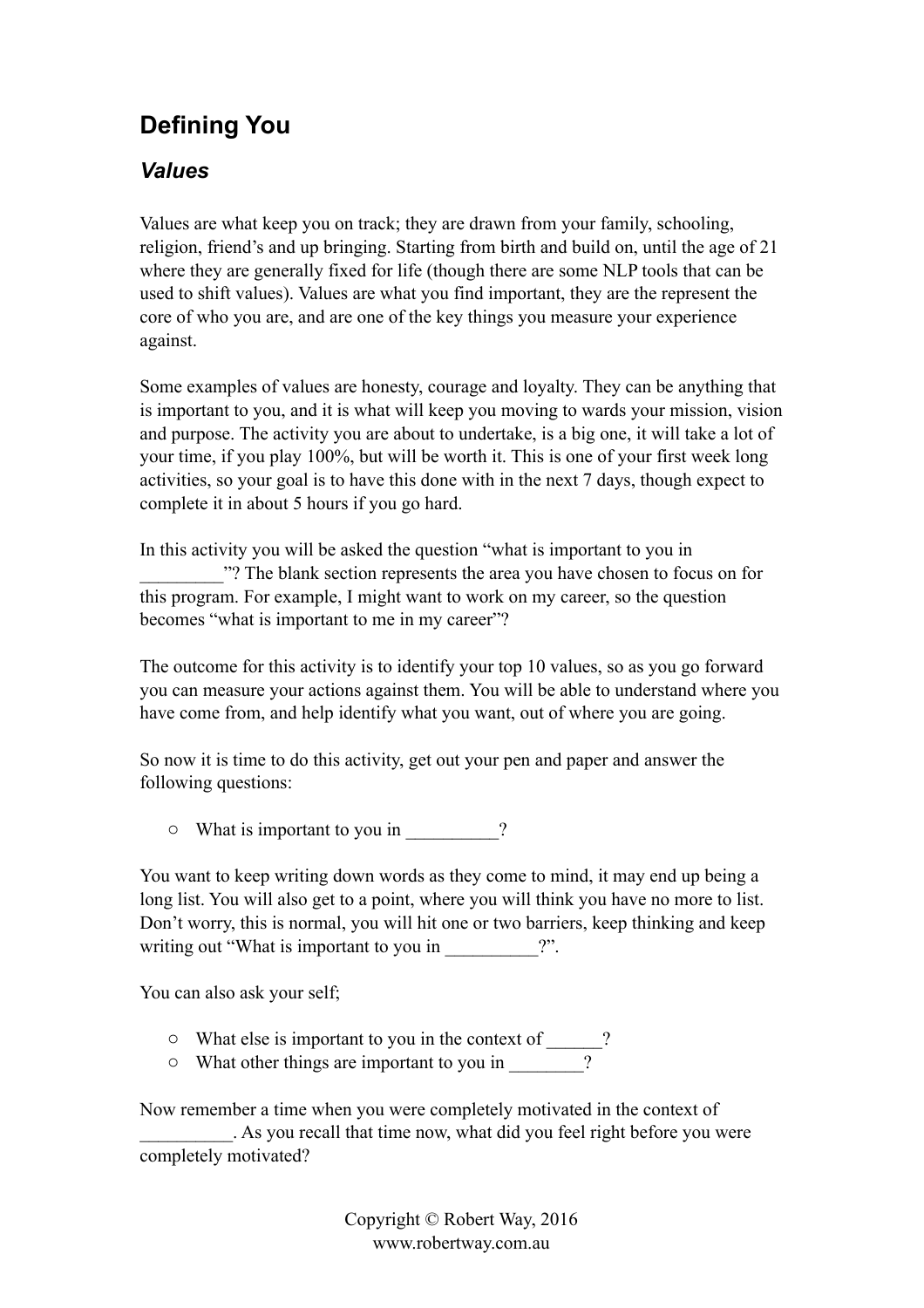Write down the name of the emotion or feeling; is it important to you in the context of \_\_\_\_\_\_\_\_? (If yes, include the emotion or feeling, if no, disregard it).

Repeat asking this question, until the words you think of start to repeat.

Now you need to identify any threshold values you might have, this is a harder question to ask your self, but well worth including. So stick with the process and you will be grateful you have.

Start by reviewing your list you have created so far, and ask your self the following questions:

With all of the values above, what could/would happen to make me choose to leave, quit, or give up on  $\qquad$  ?

Now ask:

With all of my values present plus, the new ones I just came up with (list what you just came up with), what would need to happen for me to choose to stay?

Now with all my values, plus these extra values I just came up with, what would have to happen to inspire me to leave  $\frac{1}{2}$ ?

Repeat this question until words repeat, and what you will be left with is:

- o An initial list of values
- o A list of emotions or feelings that are important to you
- o Threshold values, things that if broken, you would change your situation
- o A list of things that would need to happen for you to stay
- o A list of things that would inspire you to leave

The final step to this activity is to define your hierarchy of values, your top 10 most important values. This will require some deep self analysis, and complete honesty with your self, to get a true list of values.

Step 1 is to take each value you have just come up with and put them in order of most important to least important.

Now you want to look at your highest value and compare it to the next in the list, asking your self the following question:

"If I could have 100% of that but 0% of the following one, do they still hold the same importance? If they have changed, switch their order.

Continue moving through the list comparing the lower of the first two with the next in line and re-evaluate the position when there is a need to do so, doing this until you have reached the end of the list.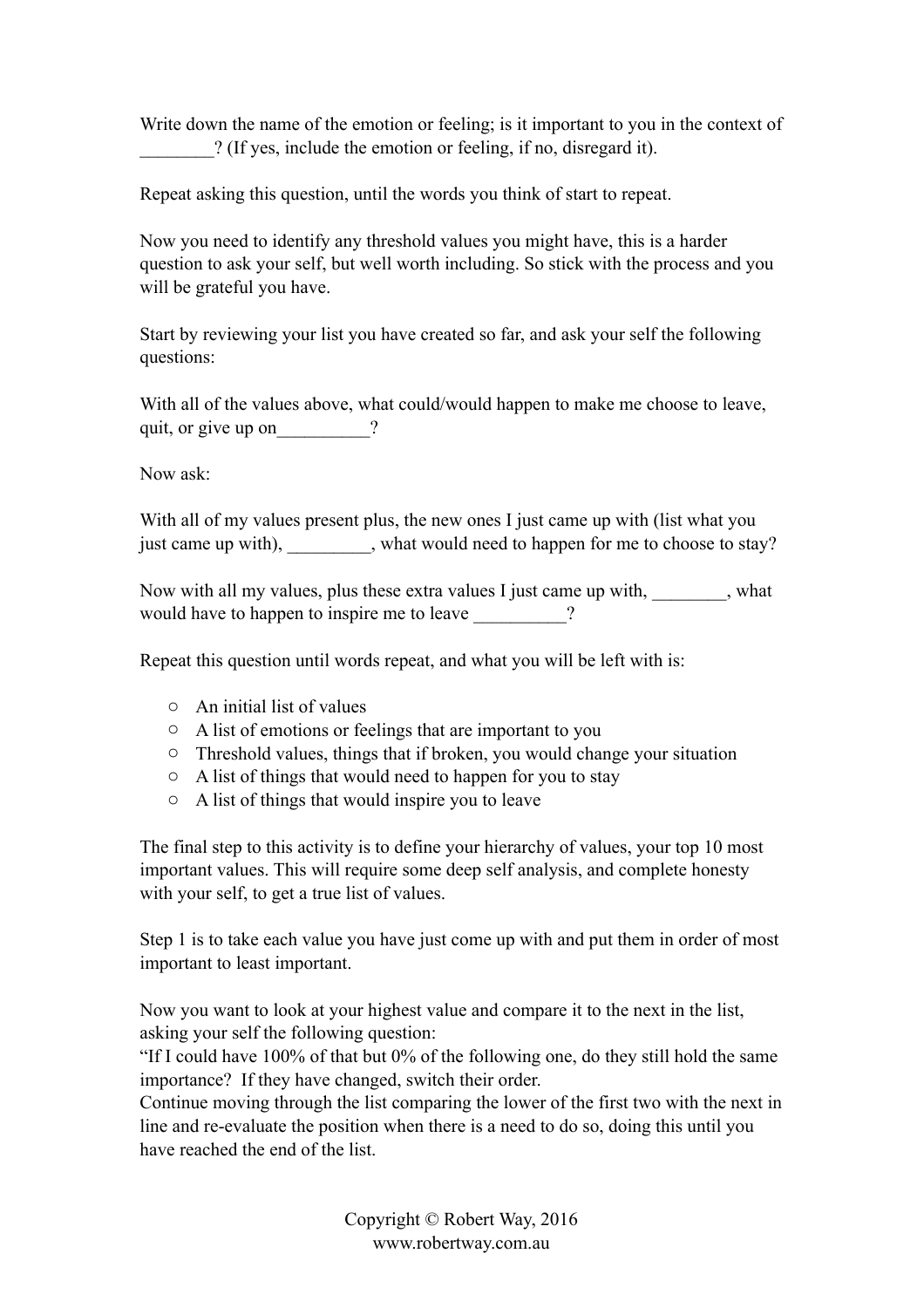The final step is to re-list your values by their revealed importance, focusing on 1-10, but up to 20 if you want.

What you will be left with is your values!

These are the things that have got you to this moment in your life, they are what drive you, guide you, allow you to do something, or not. Understanding your values is an important part to your path forward. Because you will continue to have the experience you are having, based off your values. You want to choose future situations that match what you value now, to increase your chance of success and happiness. Also, remember, if you find there are values you don't like, or want to remove or change, get in touch with me and I will help you make those changes.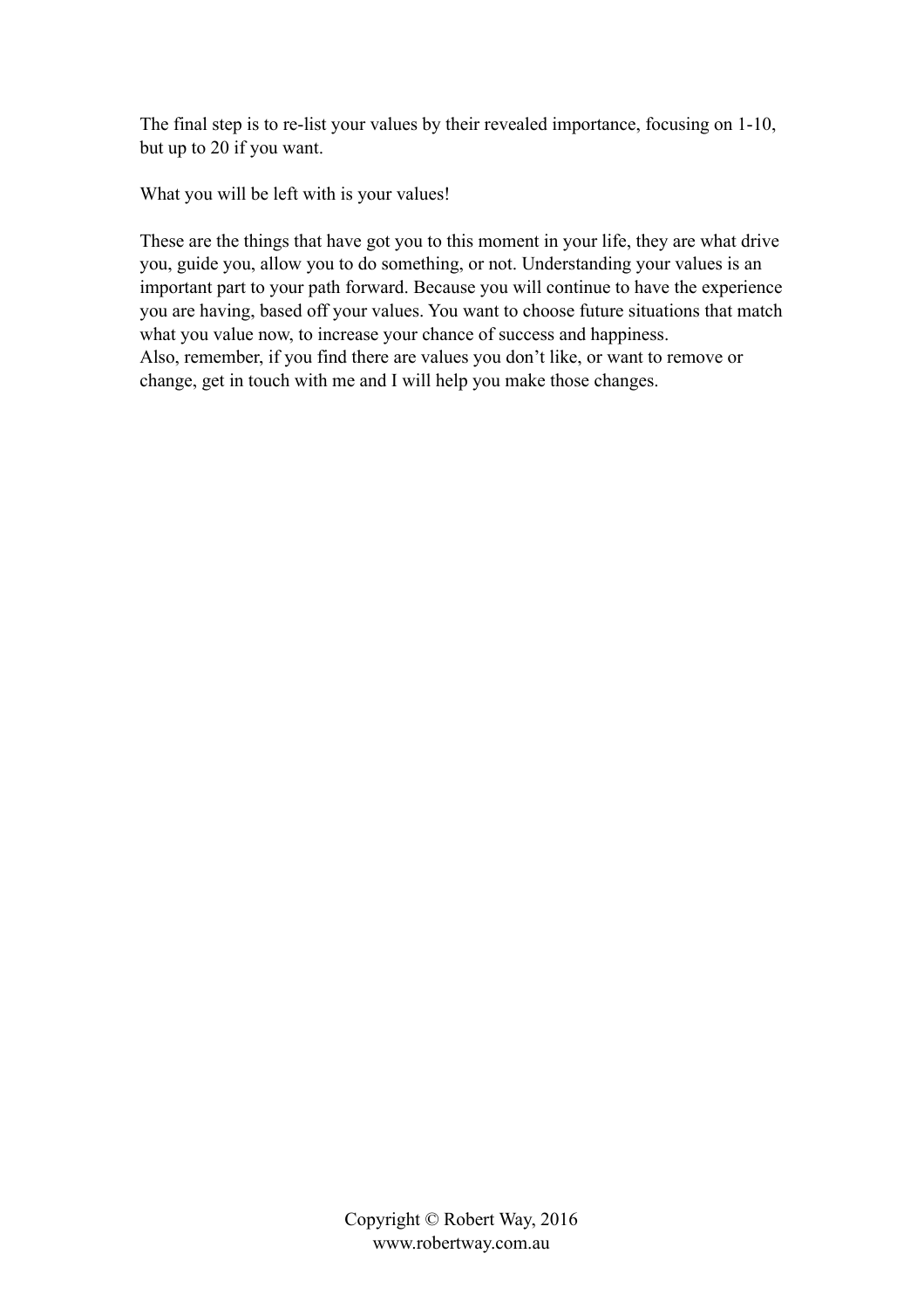#### *Purpose, Vision, Mission, and Legacy*

What are you going to leave behind for the world when you turn to dust?

Knowing the why, what, how and what if of everything you go into is invaluable. It lays the foundation for the activities, products or actions you take. If you can answer what your purpose, vision, mission, and legacy is, you will be well on your way to success.

For this activity you will use this week to define each of the headings, below are examples of what you will aim to identify.

Defining your purpose is the 'why', why are you doing what it is you are doing. In the personal development world it is considered they key thing to figure out in life. If you know your purpose and live it, every thing else will fall into place. The goal of this part of the activity, is to make your purpose obvious, obtainable and actionable. It is simply the why you are getting out of be each morning.

Identifying you vision is the 'what', what are you moving towards. What exactly is going to happen when you are living your purpose, what are you doing, what are people getting, what has happened as a result of your actions. The vision is what you, as an individual are moving towards.

Your mission is the 'how', how are you going to achieve your purpose & vision. How are you going to get to what you what to produce? It is the products, tools and actions you are going to take.

Your legacy is what you will leave behind, come the day you die (or stop doing what it is you have been doing) what will you leave for your children (boss, business or friends).

So it is time to get out your pen and paper, and complete this activity. The context for asking your self about your purpose, vision, mission and legacy, is the context you have chosen for this program. Though you could go in order, starting with which ever area feels right, working through each heading and writing down any and all thoughts that come to you.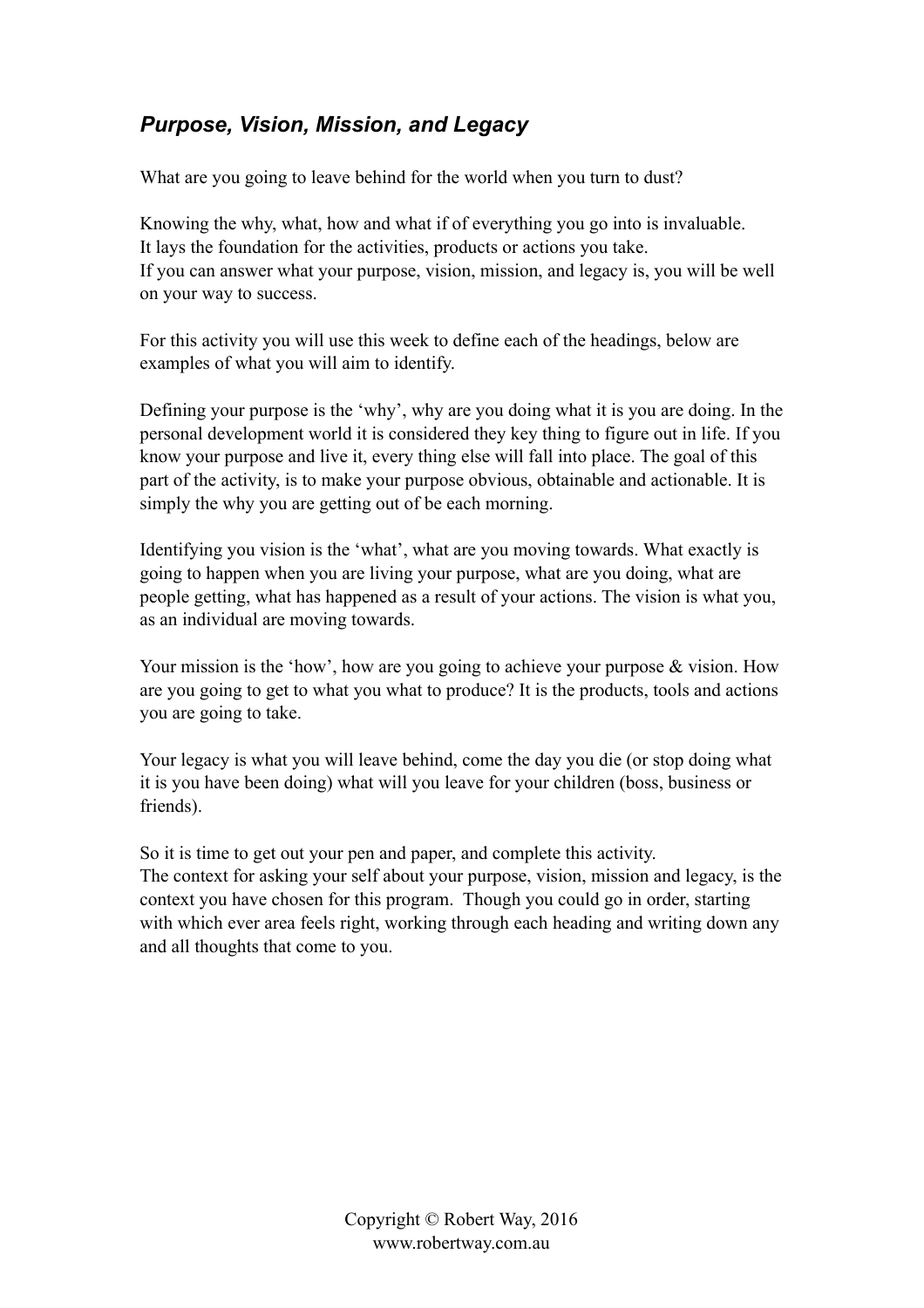| Fill in each heading: |  |
|-----------------------|--|
| Purpose (Why):        |  |
|                       |  |
|                       |  |
|                       |  |
|                       |  |
| Vision (What):        |  |
|                       |  |
|                       |  |
|                       |  |
| Mission (How):        |  |
|                       |  |
|                       |  |
|                       |  |
|                       |  |
|                       |  |

Legacy (What is Left Behind):

…………………………………….……………………………………. …………………………………….…………………………………….

………………………………

Once you have completed this activity, make a point of reviewing it and updating it when things change. Also, if you would like me to review the work you have done, shoot me an email and we can work it out.

Use your purpose, vision, mission, and legacy as your guide post on the journey you are undertaking. Measure the actions you take against it, and if it does not serve you, or get you closer to what you want, don't do it.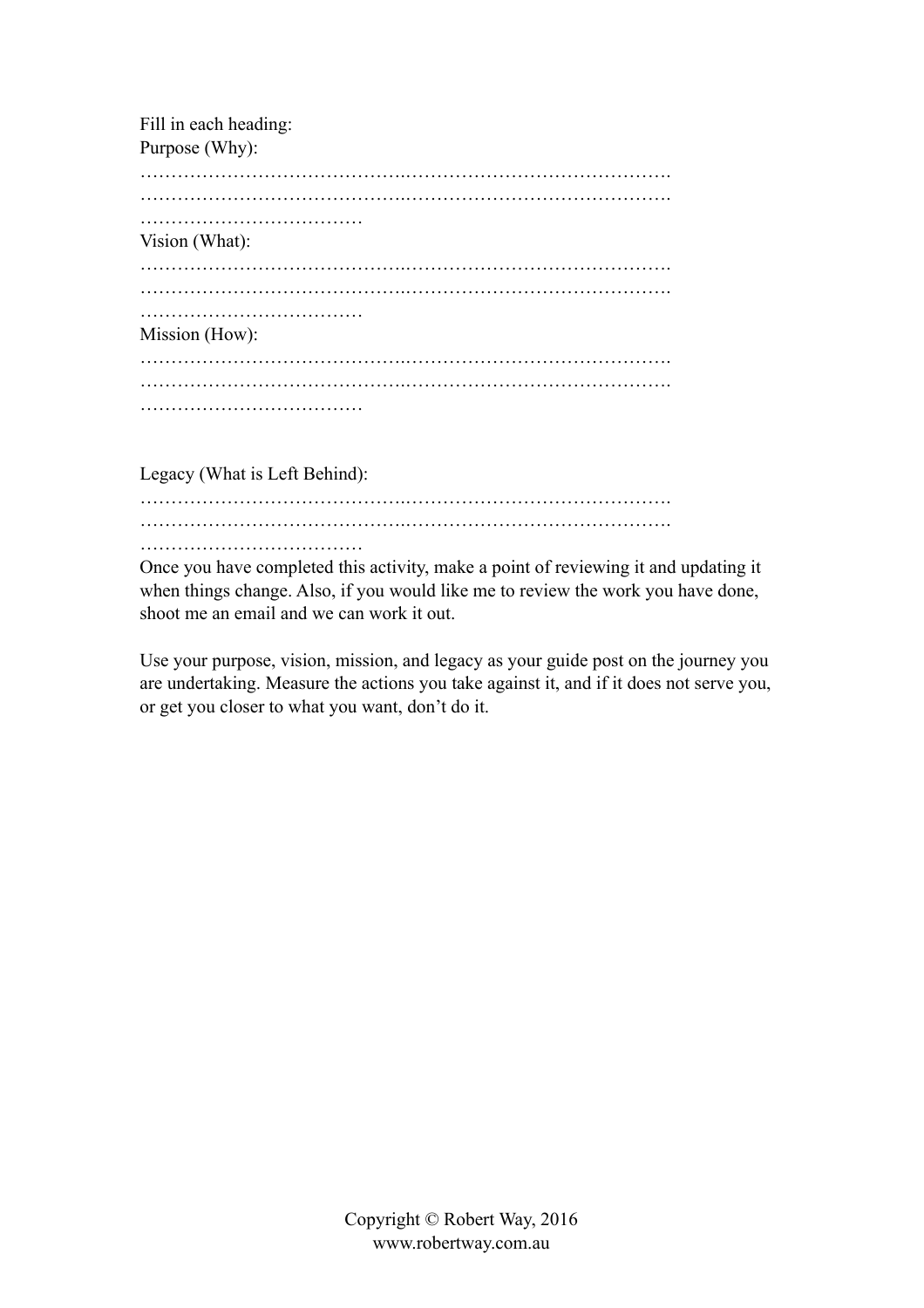## **Success Resources**

#### *Anchoring*

The reason why you are learning about anchors is to give you a tool that helps you change your mindset. For the day you are frustrated, angry, nervous, or annoyed.

What an anchor will do is melt away a negative state, and bring back your 'anchored' positive state.

Anchoring occurs when our brain connects an event to one of our senses. It can be a specific behaviour, emotional or physiological state that becomes anchored to that sense. From that moment, each time we experience that trigger, we immediately experience that behaviour, emotional or physiological state.

Anchors are often created unconsciously. For example, when you hear a song, smell a distinct scent, see a familiar picture or feel a specific texture you will find you instantly recall a time where something occurred in your past and you have now linked that specific trigger to that event.

The goal for this part of the program, it to intentionally create these anchors, to use them to our advantage in any given situation, we are going to create what is called, 'resource anchors'. These are anchors that we can use to shift our thinking, mindset, or state when we find our selves being negative.

The anchors you are going to create will be connected to 'positive states of mind', things like confidence, happiness, joy, and anything else in this category.

Some things to keep in mind, when you create your own anchors are that, the state you want to anchor should be an intense one. Make sure you create your anchor in a unique location, and remember to stack your anchor, as in do this over and over to create a strong anchor.

When creating your empowering anchors you want to choose positive states of mind, states that can be described in one or two words e.g. peaceful, excited, confident, energetic, etc.

You will be remembering a specific time, when you experienced the state you wish to anchor. As you recall that time, you will want to feel what you felt, hear what you heard, see what you saw and make note when you reach the peak of that state and create your anchor at that point.

Once you create your anchor, you will test it by activating the anchor. Once tested that it worked, you will go in and start stacking multiple positive states. So with that in mind, try setting a few different anchors, using these different anchoring strategies.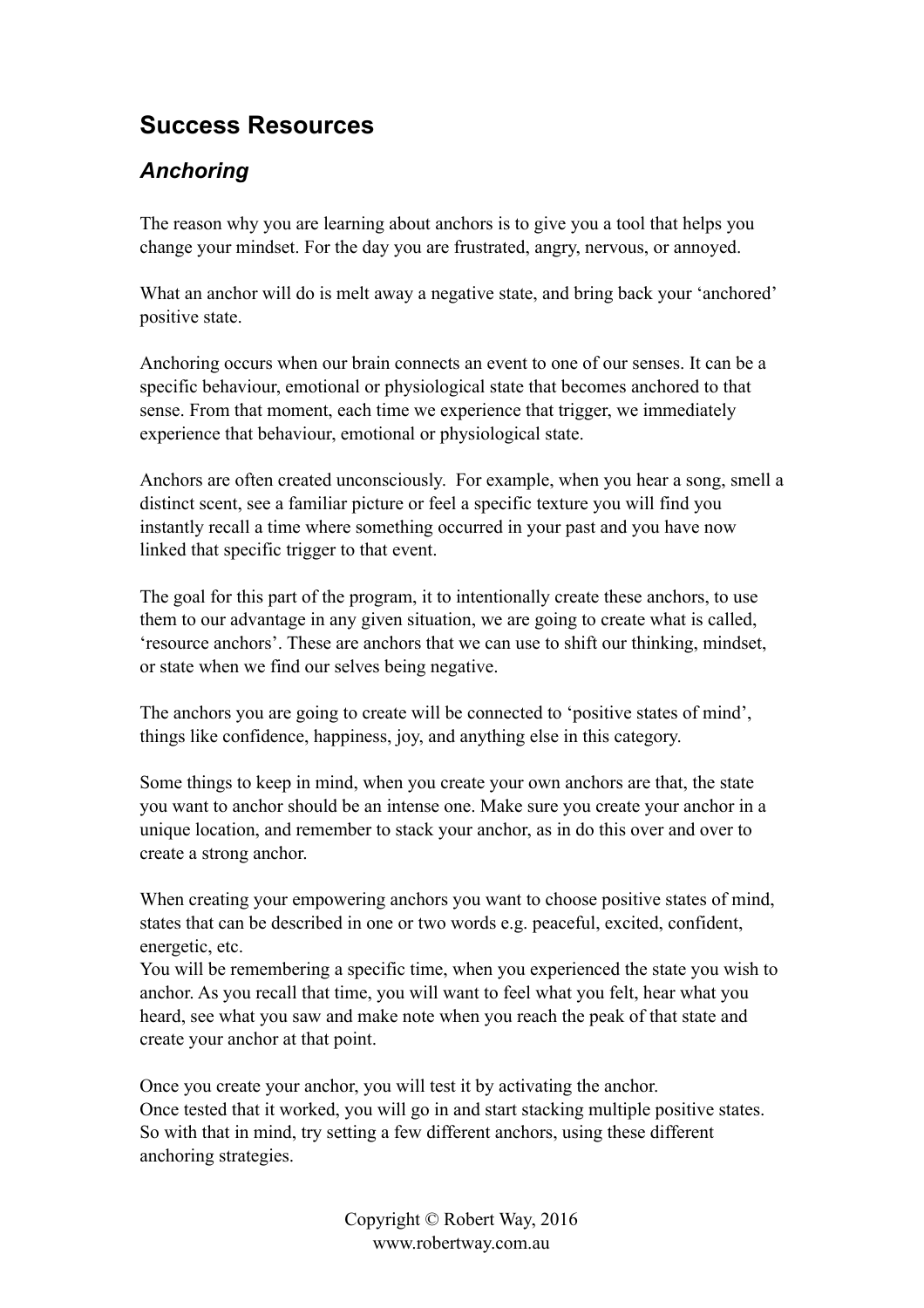#### **Ring of Power**

Remember a specific time when they experienced the state they wish to anchor. While you are recalling that time, step into an imagined ring in front of you at the peak of that state and create the anchor, remembering what you saw, heard, and felt as you stand in the ring.

Step out of the ring!

Step back in to your imagined ring, to see if that state returns.

#### **Word Anchoring**

Using words themselves can be used to create very quick anchors in the moment, the reason this works is because of the universally accepted meaning of words themselves. The following steps will anchor the desired state.

Choose the word or state desired

Choose where you would like to create the anchor (on a knuckle), or keep using your ring of power.

Repeating the word over and over while holding the anchor position, picture, feel and here the word, connecting with the positive state that word represents.

Once you feel the peak residing, stop holding the knuckle and saying the words; Then press on your knuckle, or step into your ring, to see if you feel the positive states return.

#### **Resource Anchor**

If you want to try something more structured, follow the next set of steps:

Remember a specific time, where the desired state occurred, the strongest. Remember a specific time when you felt totally

As you remember that time, make it feel more powerful, make the picture in your mind more vibrant, turn up all the positive feelings, all to increase how strong the anchor will be.

As you remember that time when you were totally step into your body now and hear what you heard, see what you saw and feel what you felt when you were totally

As you feel your self reaching the peak of that state, hold down your anchor, anchoring the state.

As the state starts to decrease, stop holding it.

Open your eyes and clear your mind.

Then, touch your anchor, and you should feel positive sensations run through your body, which will let you know you have successfully created the anchor.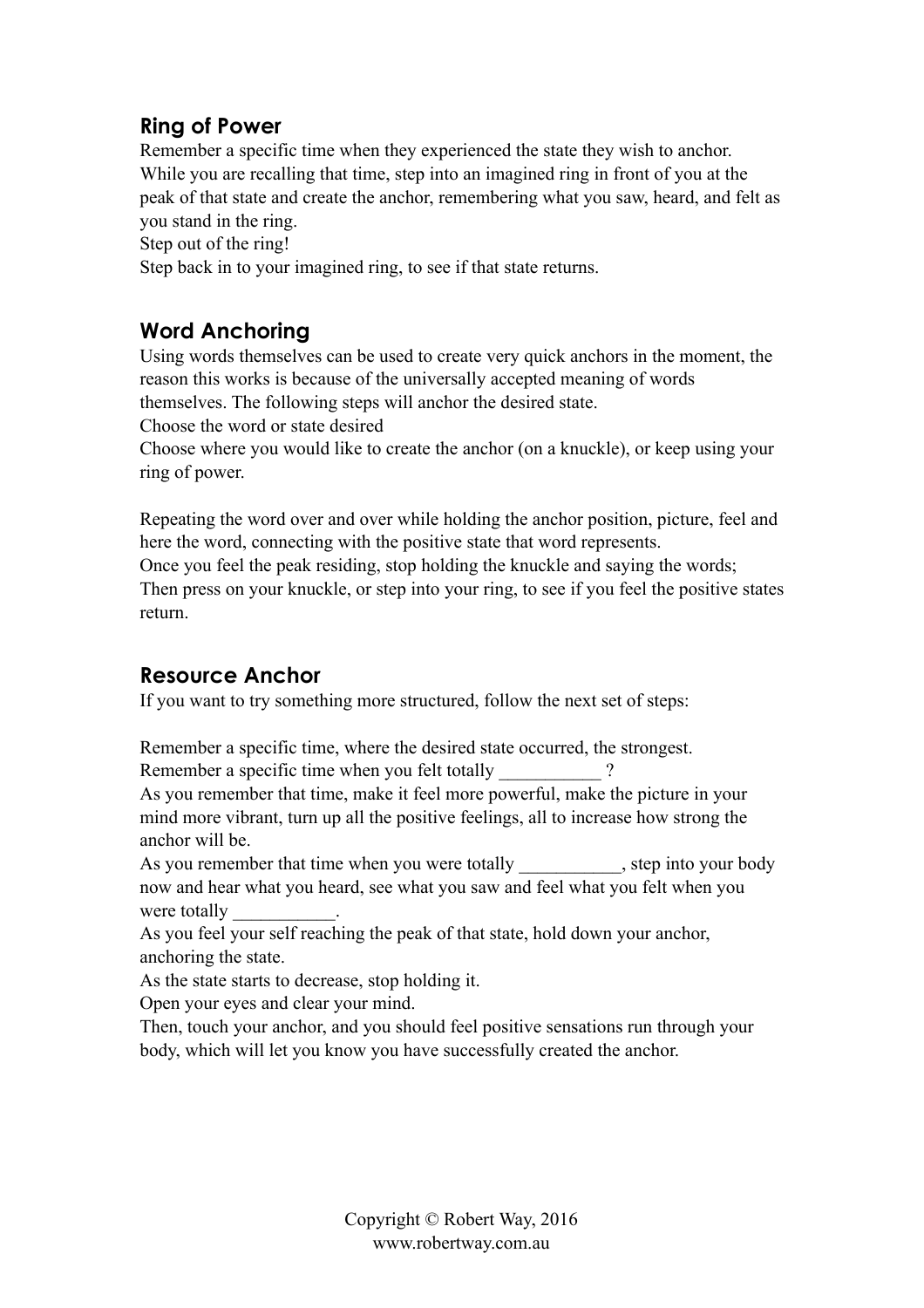#### *Perceptual Positions*

The reason why I want to teach you this, is so that you can get ready for the next meeting you have, so you are ready for the next interview, so you are ready for you next pitch to investors, so you can resolve a conflict between you and someone else. This activity is a thinking activity, it is an action based activity, and it is another one that asks you to take, yet another leap of faith. It requires you to think outside of the box, and expand your thinking.

Diving straight into the activity, you need a situation in mind, one where you need to talk with another person, but you may not have ready access to them. It might be an investor, or boss, or any other person you want to talk with, but cannot. Standing in an open space, you want to imagine three circles in front of you, similar to how you imagined your ring of power. Each position represents the following:

One = Yourself  $Two =$  the other person Three  $=$  the observer

The Process:

In position  $1 -$  from you own perspective – see the situation through your own eyes, be fully associated. Notice you own self-talk, what you see, hear, feel, think and value from you own perspective about the events.

In position  $2$  – from the other person's perspective – see the situation through their eyes, be fully associated into their body. Imagine what you would see, hear, feel, think and value from their perspective about the events.

In position  $3$  – from the observer perspective – see the situation through their eyes; be fully associated into their body. Imagine what you would see, hear, feel, think and value from their perspective about the events. What objectivity or wisdom would you give.

Step back into position  $1 -$  from your own perspective – see the situation through your own eyes, be fully associated. Notice your new understandings about the issue or situation, what you have learned about yourself. What new choices do you have now?

Have a play with this activity, and if you need any help figuring it out, let me know.

So your goal from here is to do this activity 5 times, once doing it over a conflict you have had in your life. The next will be with a manager, about your performance. Third will be with some one that inspires you, and fourth, some one famous. Fifth will be a stranger you saw that day. Now, for extra points, try the activity with some one that inspires you, that has passed away, a historical figure.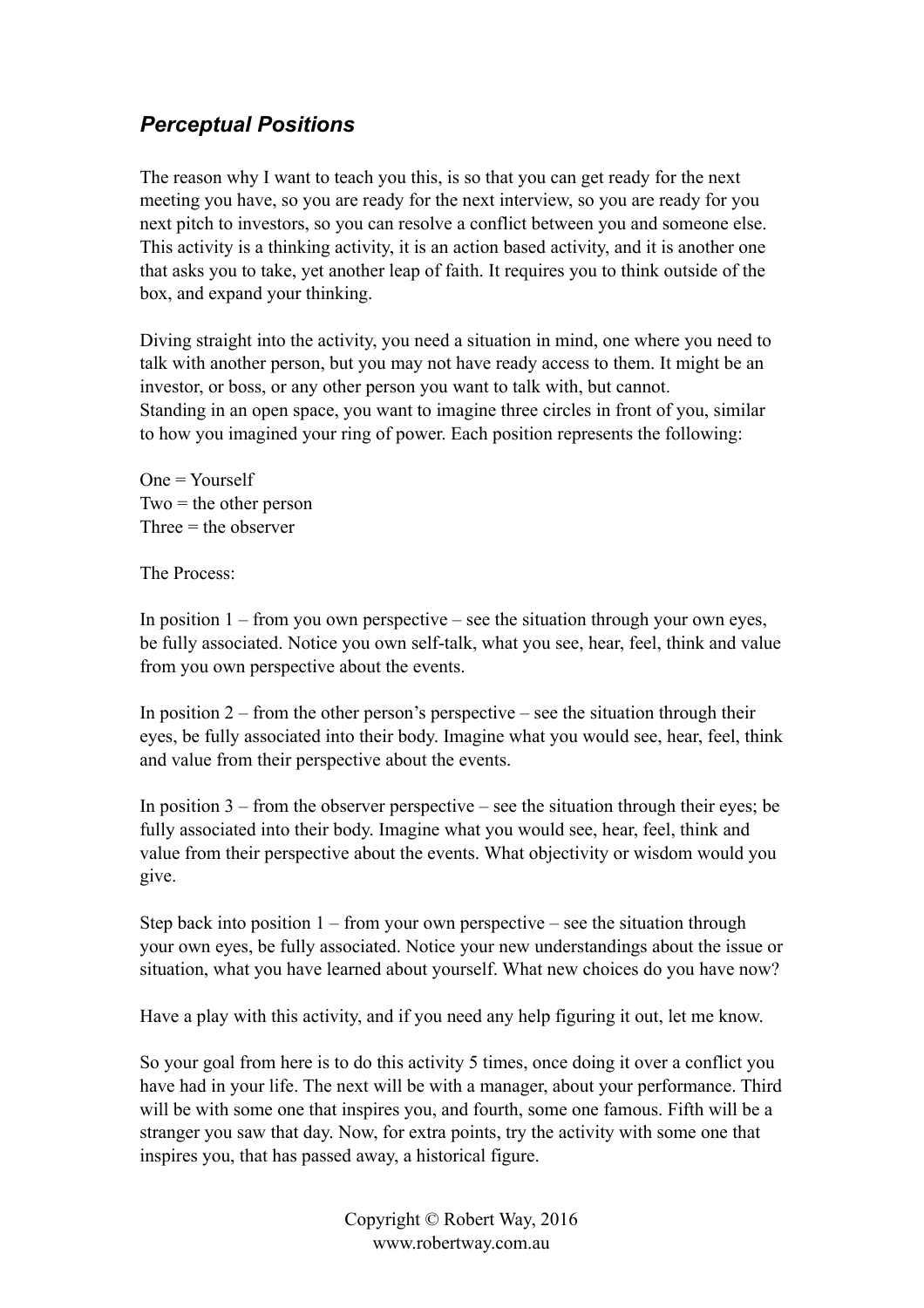#### *Expanded Awareness*

One of the challenges you will face in your personal development journey, is distraction. There is your phone, Facebook, Instagram, everything ever on the web, gaming, study, work, family, kids, gym, and everything else.

What some of these distractions do is affect our state of mind, as can our emotional state. Being relaxed allows our senses to function at their best. Free from distractions, like the senses, the mind is more open to absorb information, as well as access it. When the mind is relaxed, it can make new connections that increase your ability to notice what is going on around you.

This strategy is designed to help you regain your focus; it will help you shift your mindset, and your state so you can get the job done. This strategy is designed to shift you into a more relaxed brain wave state, it will enable more information to come into your brain, and allow you to access more.

The process you are going to try out this week is called expanded awareness, and the process to creating this state is, as follows.

Focus on a spot above eye level in the distance.

Put all of your attention solely on the spot.

Next, without moving your eyes, divert your focus to everything outside of the spot.

During this process, relaxation occurs and expanded awareness is achieved.

Once you have entered this state, confirm it.

You should feel the shift of your focus.

Once in expanded awareness, choose to remain in that state but allow your eyes to drop down to the normal level.

It is said that the mind accesses both hemispheres of the brain in this state, and that it is not possible to have a negative emotion while in expanded awareness.

The best times to use this tool is when you are going into an interview, leading a meeting, trying to remember something, or when you are frustrated.

I would use this when ever you are feeling zapped of energy, and want to refocus.

Play with this tool every day, and ask any questions you have on the Facebook group ([www.facebook.com/PDBOK\)](http://www.facebook.com/PDBOK), or if you want help, we can arrange a coaching session.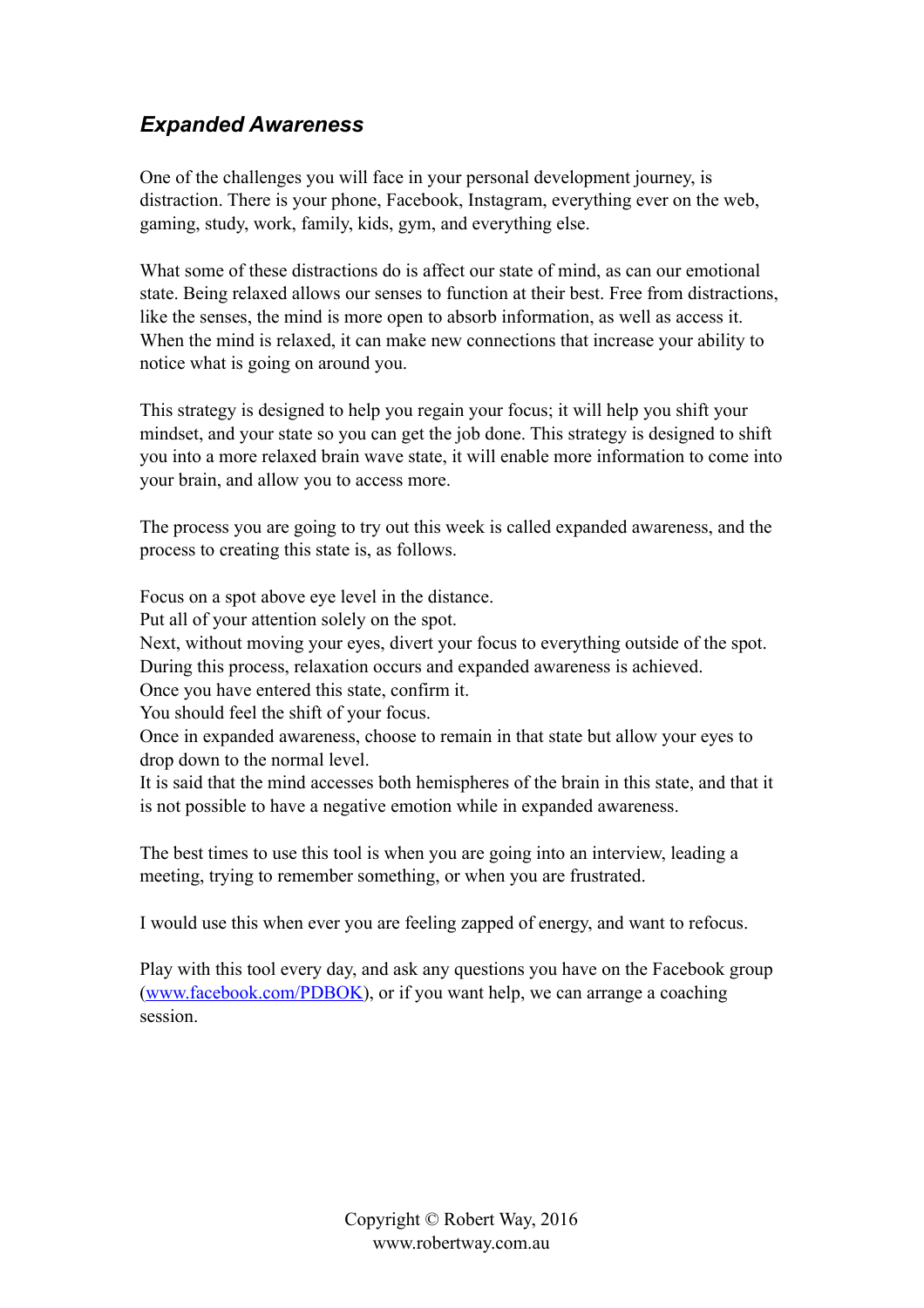## **Communicating Like A Boss**

#### *Visual, Auditory, and Kinaesthetic Communication Styles*

We all communicate using different representational systems. We use our five senses (seeing, hearing, tasting, smelling and touching) plus self-talk (internal dialog) to view the world and things happening in it. Using these senses we make sense of what happens around us, what we say to others and what others say to us. Simplified, we use the following representational systems to communicate:

Visual Auditory Auditory Digital Kinaesthetic

Thought we use all of these systems, each of us will have a primary representational system we favour. As you go through this section of the program, it is my goal that you start to notice which system you use the most and the systems other people use.

Noticing this will give you a better idea of how people think, how they look at the world, and more importantly, enable you to speak the way they do, giving you the chance to communicate your message in a way that others will truly hear you.

People who are primarily visual (V) tend to speak faster over the phone, they will stand or sit with there bodies erect and eyes up. The appearance of things can be important to them and they tend to be organised. They learn by associating images with their conversations. If communication is only verbal they are more challenged to recall the information, so they will wan to get a clear picture in their mind as to what you are talking about, they like to have pictures and diagrams to go with there conversations. They aren't easily distracted by noise and they usually have to see something for it to capture their attention or interest. They also like watching the TV.

#### Visual Language

Appear, Blind, Clear, Crystal, Dawn, Envision, Expose, Focused, Foggy, Hazy, Illuminate, Imagine, Look, Picture, Reveal, See, Show, View, Appears to me, Bird's eye view, Blind sided, Blink of an eye, Bright your day, Catch a glimpse, Easy on the eyes, From my perspective, Dim view, Get an eyeful, Hazy idea, In view of, Looks like, Make a scene, Mental image, Mental picture, Minds eye, Naked eye, Read between the lines, Scope it out, See in to it, Sight for sore eyes, Staring off into space, Take a look, Tunnel vision and many more.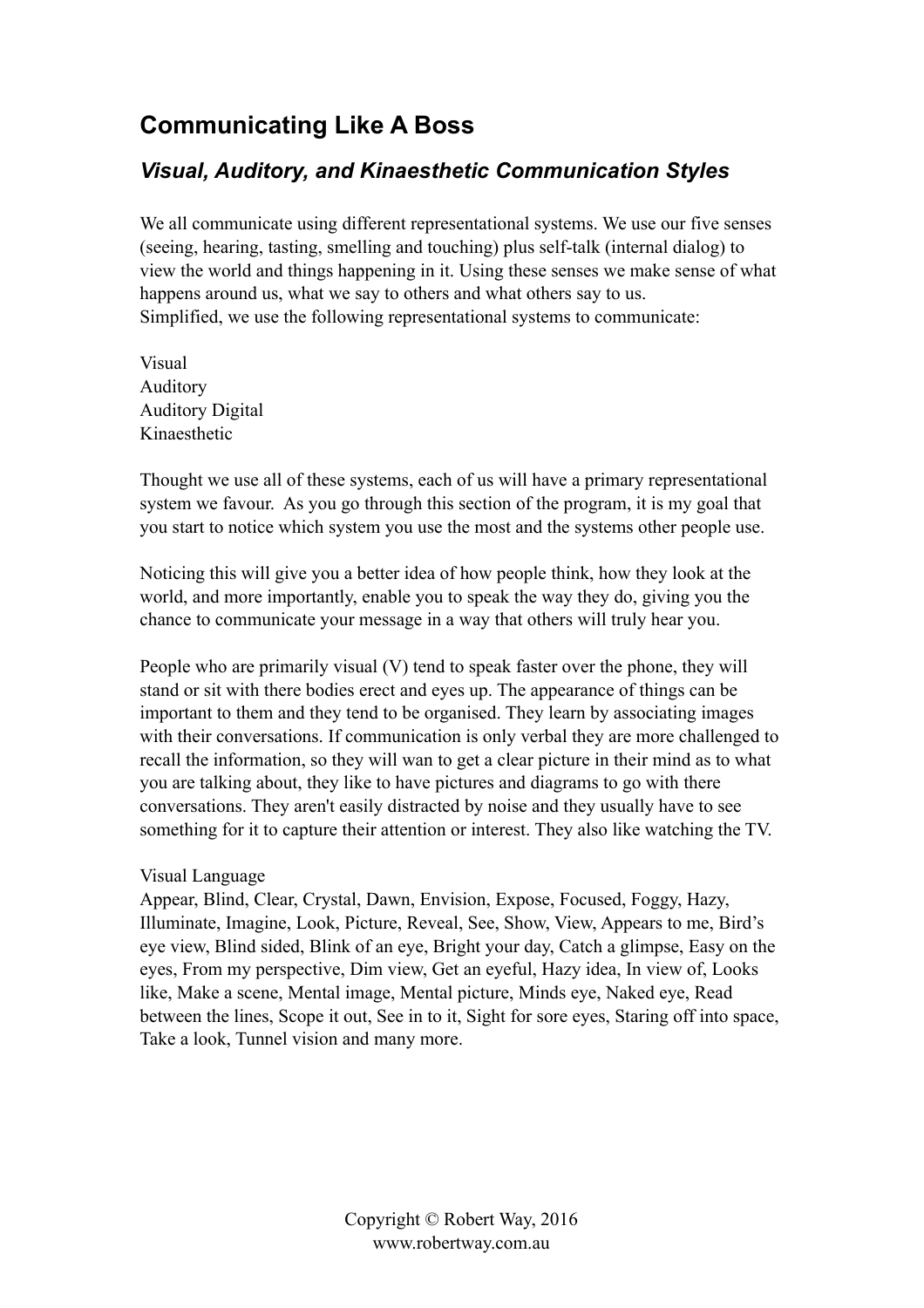People, who are primarily auditory (A) breathe from the middle of their chests, move their eyes from side to side, often talk to themselves and are easily distracted by noise. They learn and memorise by hearing information sequentially, they like to be told how they're doing on a job and feel loved by hearing a certain tone of voice or words. They respond to sounds and consequently like music, talking on the phone and listening to the radio.

#### Auditory Language

Amplify, Deaf, Dissonance, Earful, Fine-Tune, Harmonies, Hear, Heed, Listen, Melodious, Question, Resonate, Resounding, Silence, Sound(s), Tune In, Tune Out, All ears, Call on, Clearly Expressed, Describe in detail, Give an account of, Grant an audience, Heard voices, Hidden message, Hold your tongue, Idle talk, Inquire into, Keep your ear to the ground, Lend me your ear, Listen here, Loud and clear, Power of speech, Rings a bell, To tell the truth, Unheard of, Voice an opinion, and many more.

People who are primarily auditory digital (Ad) are often listening to inner dialogue in their heads, they make decisions using a list of criteria and they can use any or all of the other representational systems but are interested in something when it makes sense, figuring out problems.

#### Auditory Digital Language

Analysis, Calculate, Change, Conceive, Consider, Decide, Distance, Experience, Headstrong, Intensive, Know, Learn, Motivate, Perceive, Ponder, Process, Sensible, Think, A particular way, Change your mind, Consider the pacts, Decide what works, Deem it correct, Get to know them, I suppose, I think you're right, I understand, Know what I mean, Know whets wrong, Learn about yourself, Learn what to do, Make up your mind, Perceive the truth, Practice till perfect, Process this, Relatively speaking, Said to myself, Sensitive subject, Think about, Train of thought and many more.

People who are primarily kinaesthetic (K) generally breathe from the bottom of their lungs, so their stomach visibly moves up and down, they may move and speak slowly and respond to touch and physical rewards, they learn and memorise by doing. Something has to feel right for them to be interested, doing activities.

#### Kinaesthetic Language

Concrete, Empathies, Feel, Grasp, Hard, Penetrate, Scrape, Sense, Sensitive, Slip, Tangible, Touch, Feeling, Grab, Action, After your own heart, All heart, All washed up, Blow by blow, Cold as ice, Come to grips with, Control yourself, Calm, cool and collected, Get a feeling, Get a handle of, Get hold of, Get in touch with, Hand in hand, Hang in there, Heated argument, Hold it, Hold on, Itching to start, Keep you shirt on, Know-how, Pain in the neck, Pull some strings, Seems to me, Sharp as a tack, Slipped my mind, Start from scratch and many more.

Also, getting an honourable mention are the senses of olfactory and gustatory.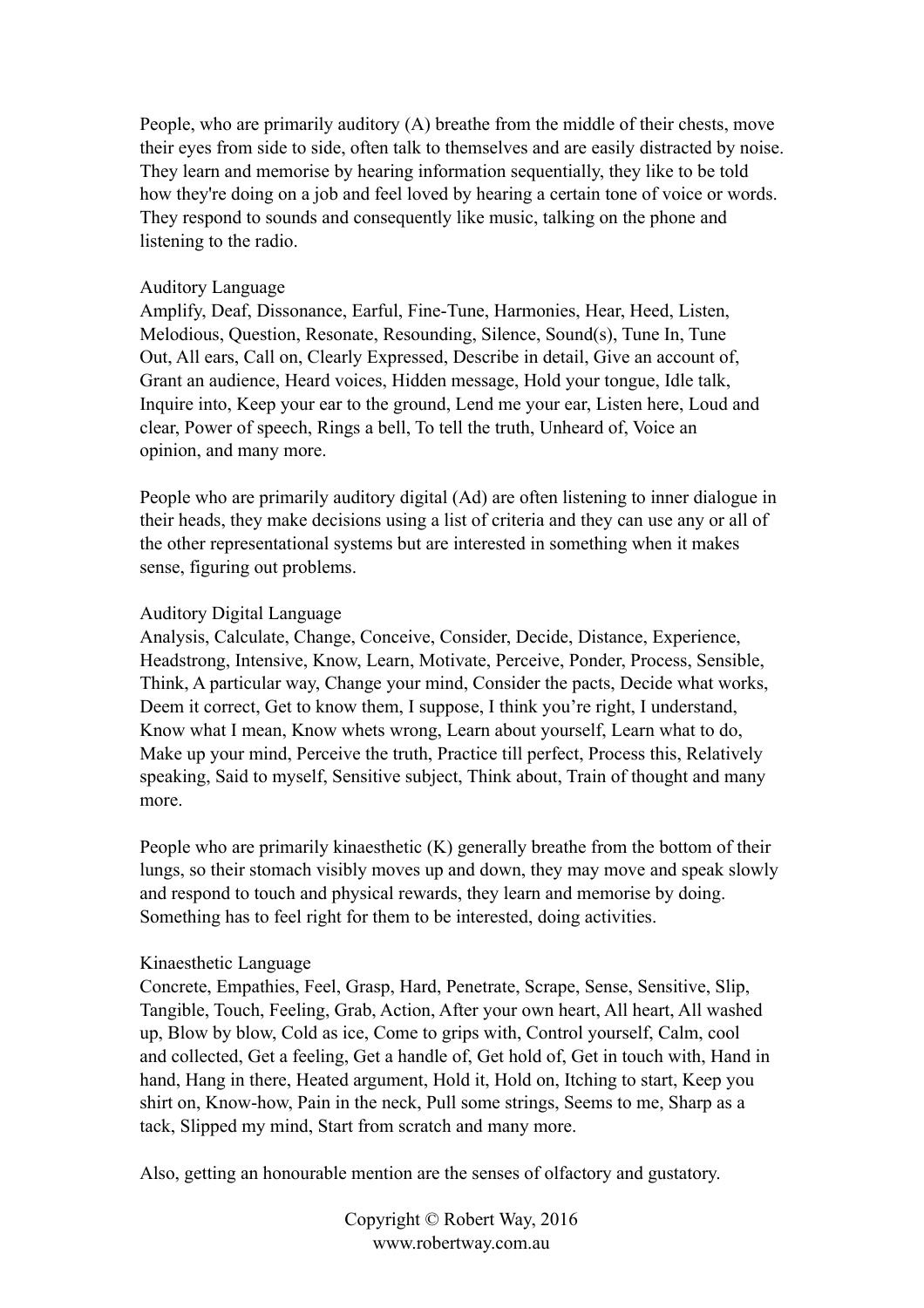Though they are not so prominent in people's communication, it can be valuable to know about them.

The olfactory (O) system is the sensory system used for olfaction, or the sense of smell. Though not related to eye accessing cues, is apart of people communication. You will find over time there is a percentage of people that will communicate using words that relate to smell. The use of olfactory language and references can easily be noticed by the comments people make when they smell a perfume that reminds them of something or some one. You will also find there are industries that people work in the mean their olfactory language is far more developed than others.

The gustatory (G) system is the sensory system for the sense of taste. Like the olfactory system there is no eye accessing cue for the system. How ever you will see it present in the language of people that deal with taste in their every day lives, most often people that deal with food, they not only find it important to create beautiful 'visual' dishes, they are wedded to the taste of the food.

So the activities for this week is to notice the language people use, notice the language you use, and begin to truly hear people and what they say.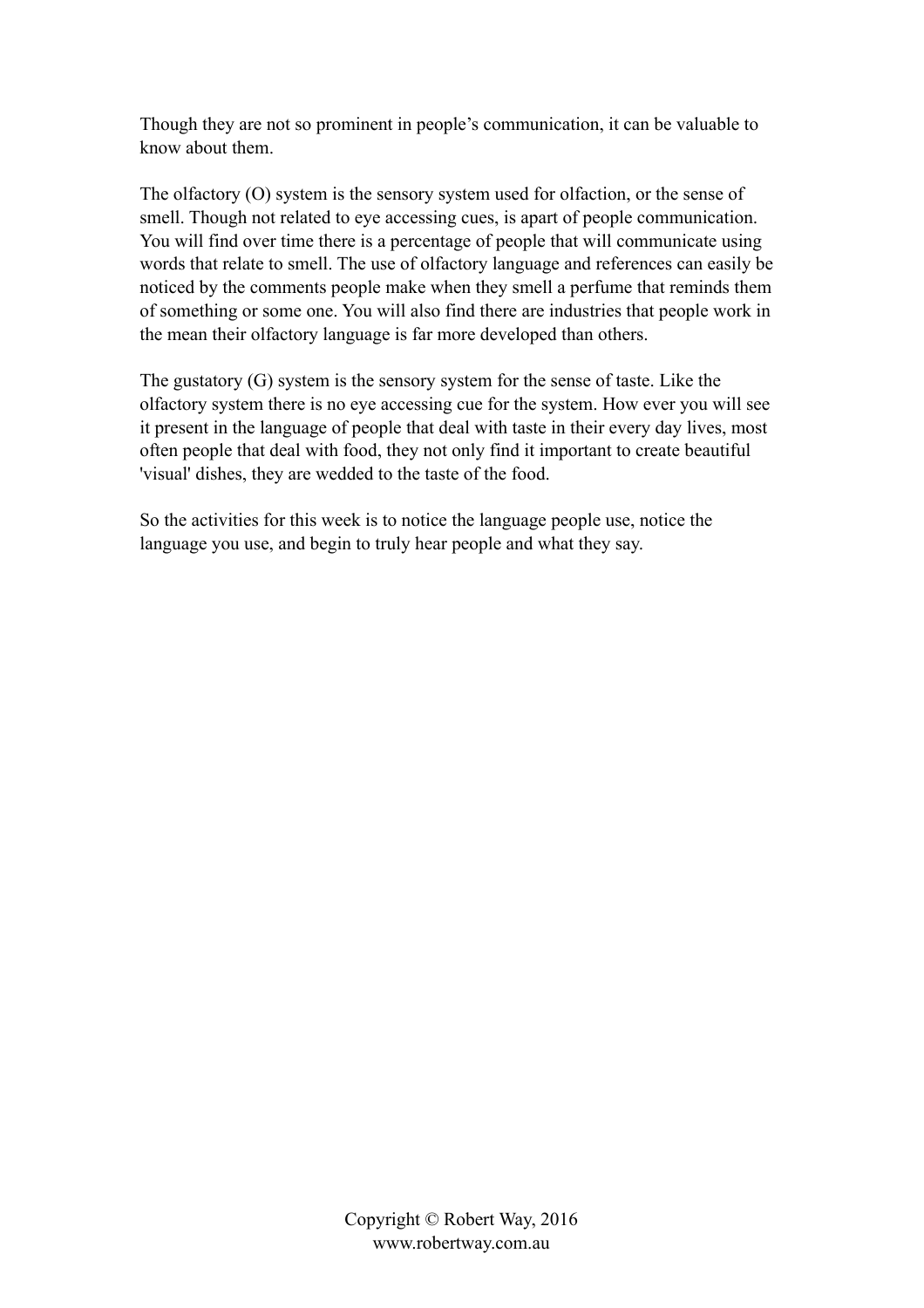## *Tonality Control*

How we say something has a massive impact on how some one will hear us. The goal for this part of the program is to teach you how to control your tonality, giving you flexibility in your communication.

When speaking, your tonality can go up in a questioning tone, be neutral or go down in a commanding way.

My amazing drawing should give you an idea of what you are listening for in a person's tonality. Sound's getting higher in pitch, steady or with a deepening at the end.

The trick is using each direction at the right time, when you want someone to act on your instruction use a statement tone, or (with the right person) a command tone.

Don't make the error of asking a person to do something with a questioning tone, as you want them to act, not give you an answer.

If you are looking to elicit a response to a question you have, use the questioning tonality.

Have a play with how you say things, start to notice how others are using their tonality and have fun.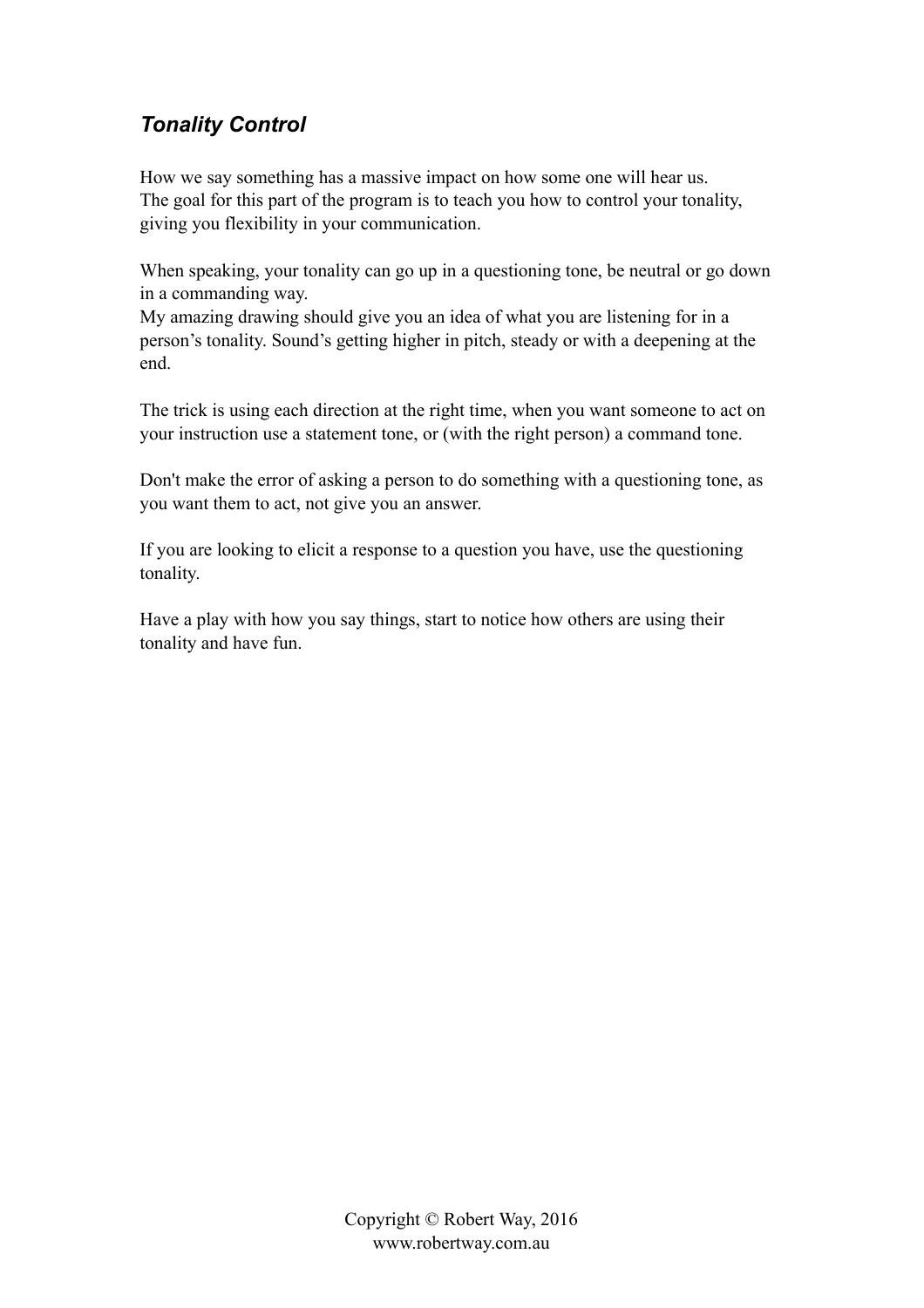## *4 Matt Communication Strategy*

There are lots of different ways you can deliver a message. Send a email, a text, a letter, a fax or carrier pigeon. Oh, and you can talk to a person......

What I want you to think about though is how you structure your message, regardless of how you are going to deliver it.

I learnt about the 4 Matt style of communication when studying NLP, I began using it to design training programs, to flesh out a idea and to start building books I wanted to write.

4 Matt focuses on four things; why, what, how and what if, in that order.

The order is important because people that need the why need it first. If a why person doesn't get the why, they won't hear the what. A what person might not need the why, but without the what they can't hear the how. A how person might not care about the why or the what but need the how before they will get something. Finally the what if people are thinking about how else you might use the skills they are learning, the other ways something might be approached and any other questions they might have.

So it's kind of simple, if you want to teach some one something or communicate a new approach, deliver your idea the 4 Matt way. For example:

#### VAK

The reason why I want you to learn about VAK is so that you can connect with your customers better over the phone.

What VAK stands for is visual, auditory and kinaesthetic. These are people's learning and communication style. A visual person will use visual language and look for images. Auditory people will key into how things at said and kinaesthetic people will be more into how something feels.

How you use this is you start to listen for the types of language people use, which category does it fall into and you start to deliver your message the way they like to talk.

You might also wonder what will happen if you can't notice the other persons language. What you can do in this case is loop your language. As in, use visual, auditory and kinaesthetic language in even amounts to make sure you cover each style.

And that is 4 Matt communications in a nut shell.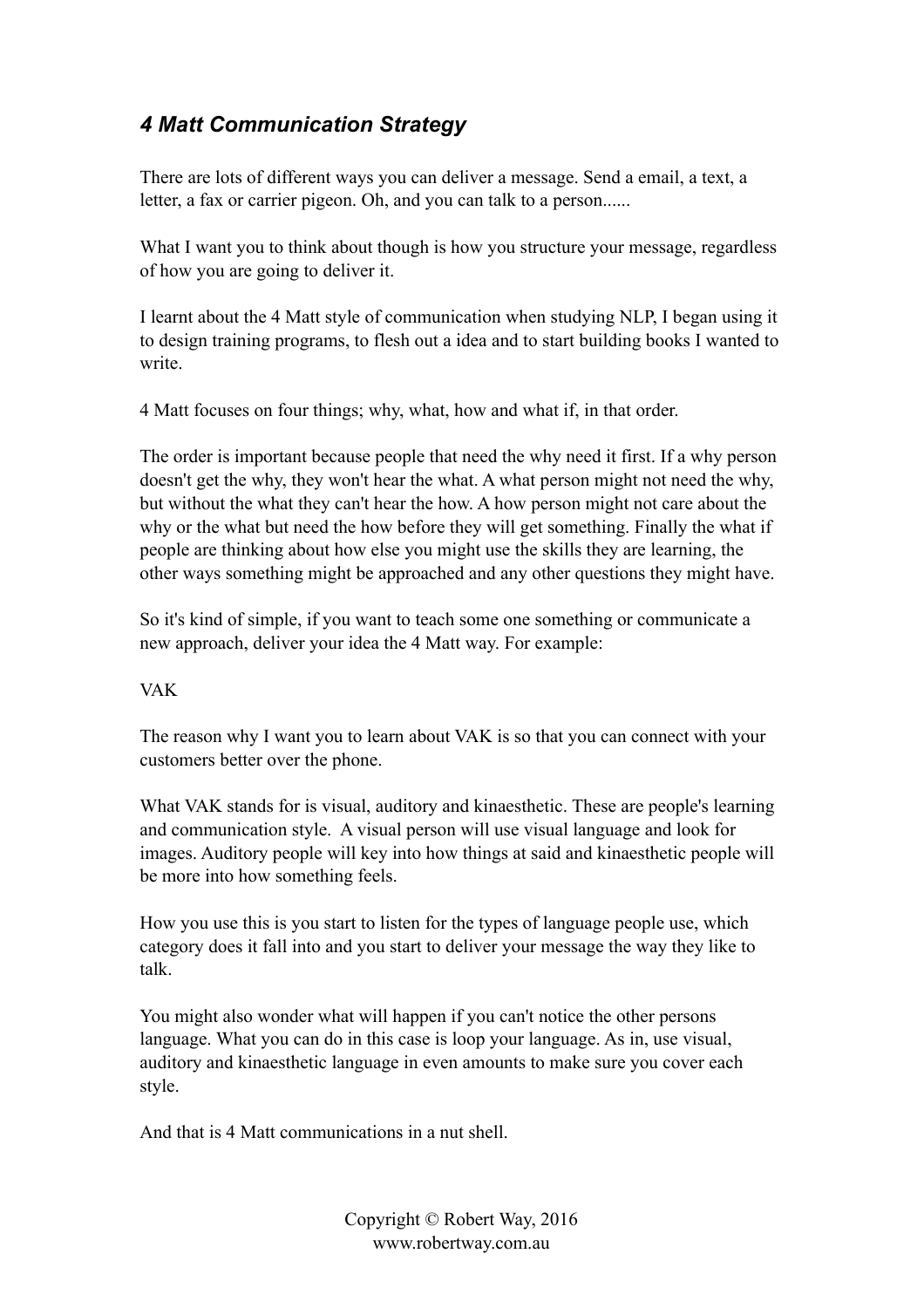What your job for this week is, is to deliver your message in the 4 Matt order, telling people why you want something, what it is based on, how you want them to execute your request, and ask if they have any questions.

If you are getting ready for something like an interview, you might consider prewriting why you are going for the job, or why you think you are great for it, what you have done to get ready, or what skills you have that make you right for it, how you will perform well for them, and where you think it will take you and the other things you think you will bring to the table.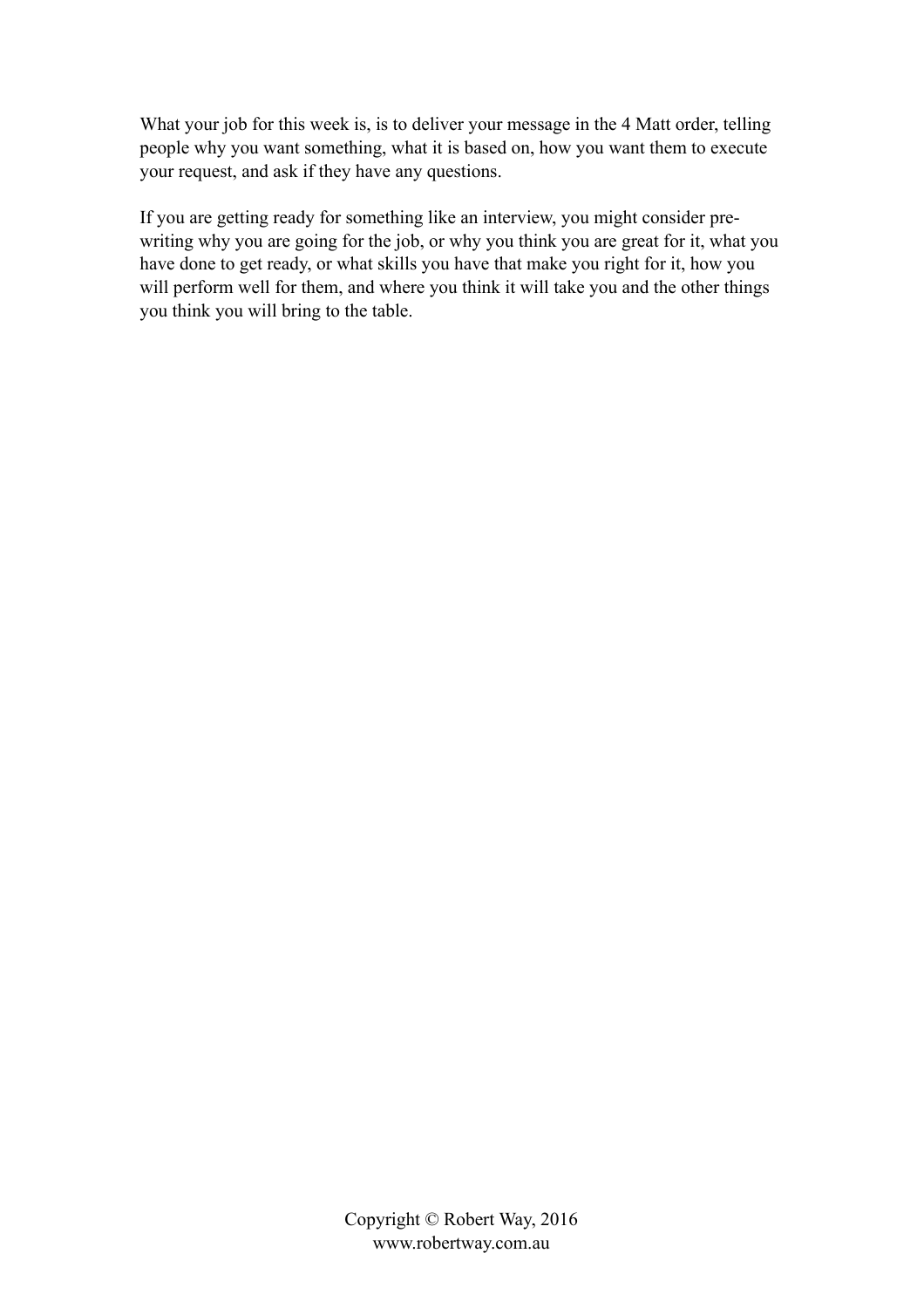## *Framing*

This topic is another communication strategy you can use to help get your point across, to help you engage better when communicating, it will help you in negotiations, and it will help you solve challenges you face.

Framing is an amazing tool, designed to shift the focus from problem to solution.

A coach will often use framing when you talk about your problems, or a mentor will help you change the context of your situation, giving you new insight.

Framing (also referred to as re-framing) a situation allows you to think about it from a different angle, a different perspective. How we process information will place a frame around it, this is how we assign meaning to it.

By having some flexibility in our approach to a situation we can open ourselves to new possibilities, reaching agreement and moving forward when we hit an impasse.

The first part of this strategy and the first part of your week is to ask your self these two questions about every challenge you hit.

What is something positive about this? (The positive spin)

What else could this mean? (The alternative meaning)

If you can start here everything else we cover will come much easier.

Context Definition: Noun

1. The parts of a written or spoken statement that precede or follow a specific word or passage, usually influencing its meaning or effect: You have misinterpreted my remark because you took it out of context.

2. The set of circumstances or facts that surround a particular event, situation, etc.

So when some one comes to you with a problem a context re-frame can show some one how the same issue could have an alternate meaning in a different context.

A few example of changing the context are:

Problem: Someone in your team is complaining that the customers never listen to their advice and just go about doing things the wrong way.

Re-frame: Isn't it nice how the customer is so confident in their ability to get it right they can just have a go at using our system.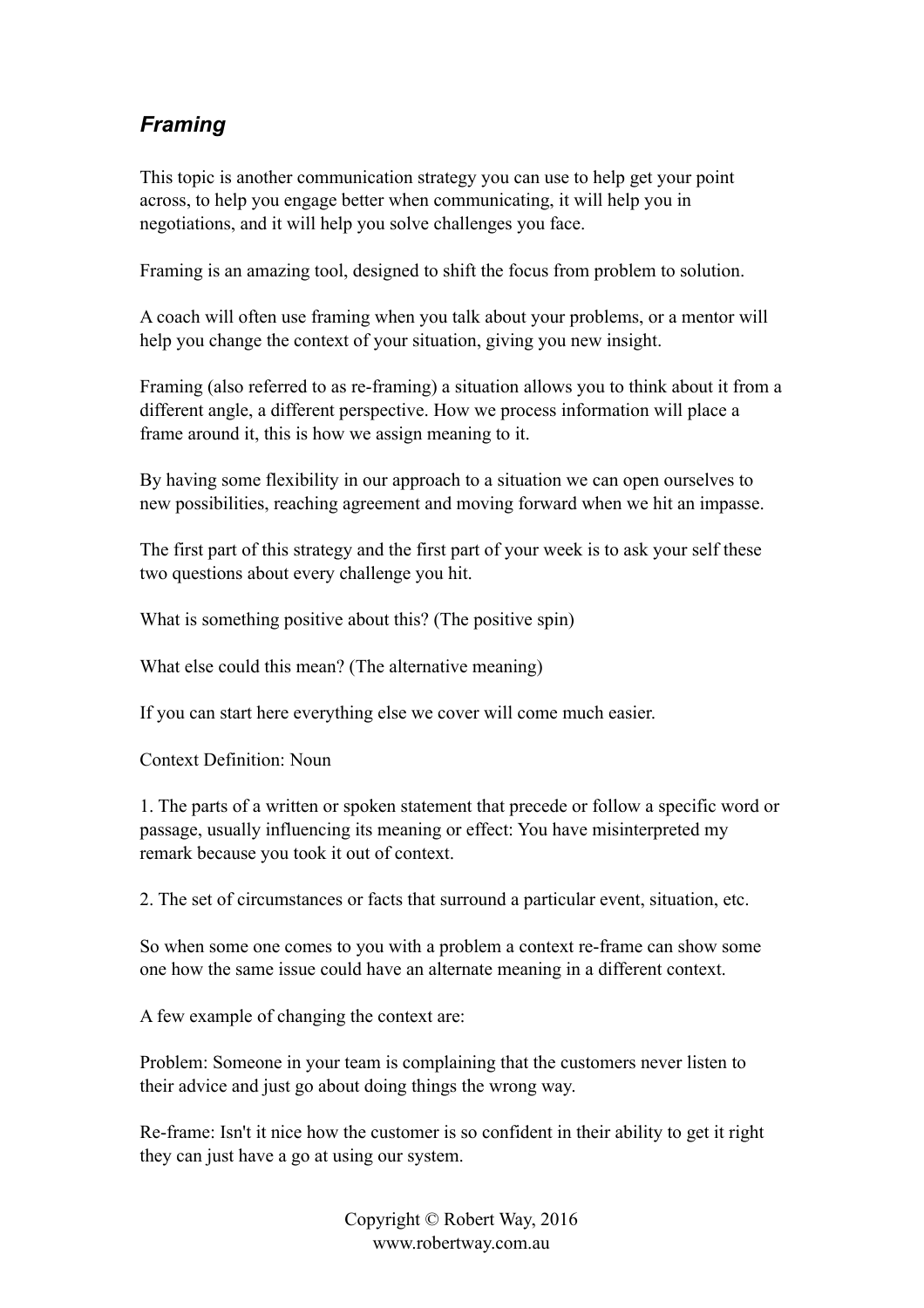Problem: My mate never wants to spend time with me, he is to busy working on his business.

Re-frame: Isn't it great that they are so focused on their future.

Problem: My mail app keeps getting rid of spam for me but never tells me it is doing it.

Re-frame: Isn't it great that the application protects you from potential threats.

Problem: The Company I work for spends all its money one team training, but never giving me a raise.

Re-frame: It's fantastic that the company is investing in your future, giving you skills that will make you more employable.

It is simple, aim to change the context of the problem or message. This changes the perspective of it and re-frames it into a new light.

This is the context re-frame.

The other key frame you must know, is the agreement frame. This is a master sales person technique, that translates more broadly to communication in general. If you want to succeed when communicating, there has to be agreement between you, and the person you are talking with. The fastest way to gaining agreement, is to be there person agreeing with what is being said.

But that is not the only part, once you agree, you shift the frame, in the direction you want things to go.

For example, my wife wants to have Indian, but I don't want to. So I might say something like "I agree, we should have Indian, and I don't think it matters I had it for lunch today".

The key statements you need to start with are: I agree and…. I appreciate and…

Agree with everything and then re-frame it in the direction you want things to go.

Another example could be with a customer that thinks the price is to high. You might say, "I agree the price is high, and that's what it costs to get high quality".

So the second half of your challenge for this week, is to agree with everything and share with the Facebook group ([www.facebook.com/PDBOK\)](http://www.facebook.com/PDBOK) what happens for you.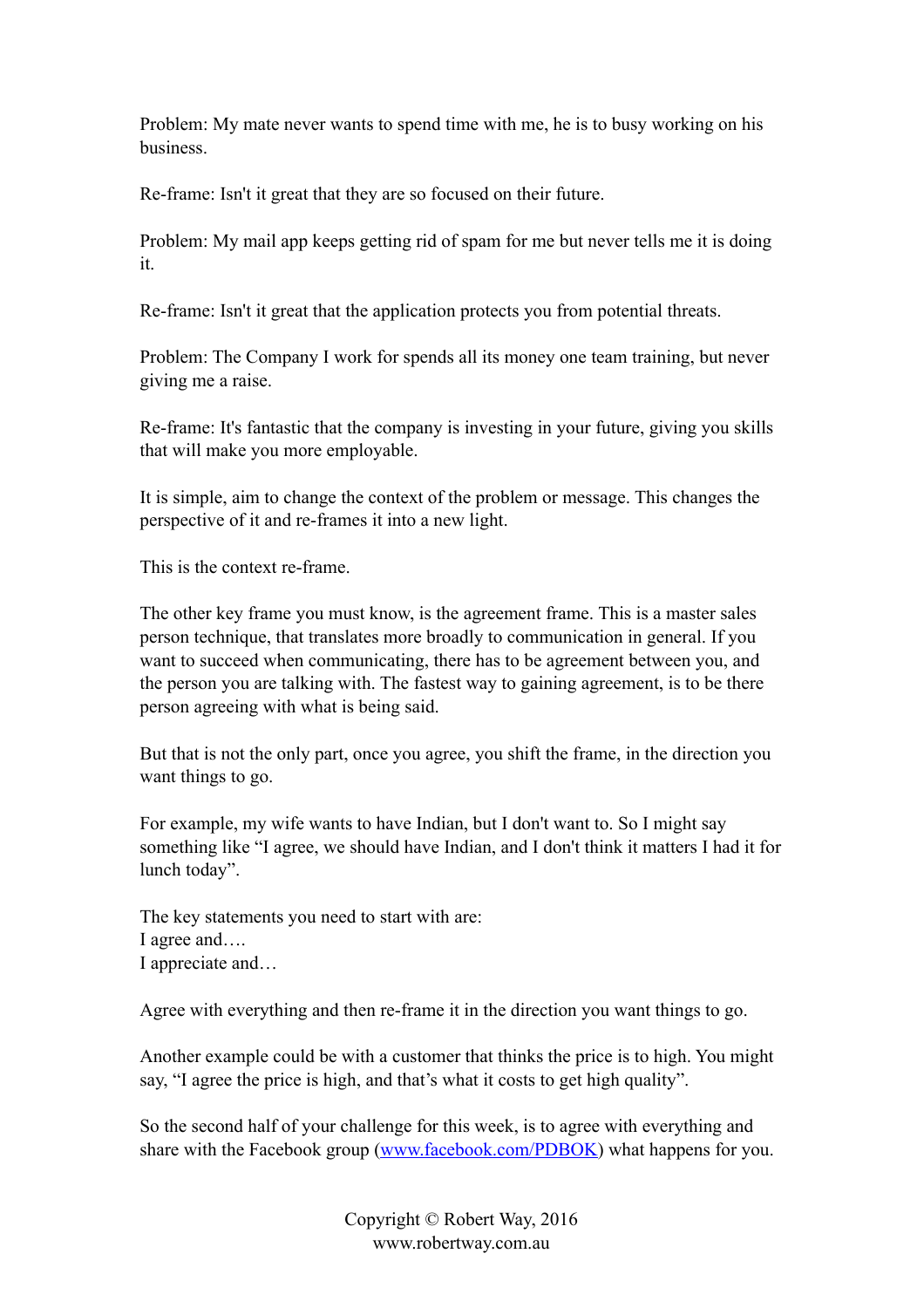# **Reading & Leading People**

#### *Sensory Awareness*

The next skill I want to teach you is, sensory awareness.

This skill enables you to see when people shift their thinking, if you want to know if someone is responding to what you are saying, if they are coming on side or shifting away, sensory awareness is the skill you need to develop to be able to notice these changes.

When a person has a though internally, small changes can occur externally that indicate that change. There are 5 key areas where visible shifts may occur to indicate an internal change has happened for someone, these include changes in breathing. lower lip size, the eyes, skin colour, and its tone.

Your goal for this week is to spend time, each day, noticing the changes in a persons face.

Specifically what you are looking for is the following:

Breathing Location – is it high (visual people will breath high) or low (kinaesthetic people will breath low)

Breath Rate – is it fast (visual people will breath fast) or slow (kinaesthetic people will breath slow)

Bottom Lip Size – are there lines (tight like a cats bum) or no lines (smooth) Vision – are the persons eyes focused or unfocused

Pupils – are the eyes constricted (small, not taking in info) or dilated (taking in lots of information)

Skin Colour – dark (flushed with blood, red) or light (no blood rushing to the face) Skin Muscle Tone – matte (at rest) or shiny (clenched jaw)

If you can practice noticing these changes from moment to moment in people, you will be come a master of sensory awareness. Once you become effective at noticing the changes, you will be able to move forward with assigning meaning to those changes.

For now, this week, you are the observer.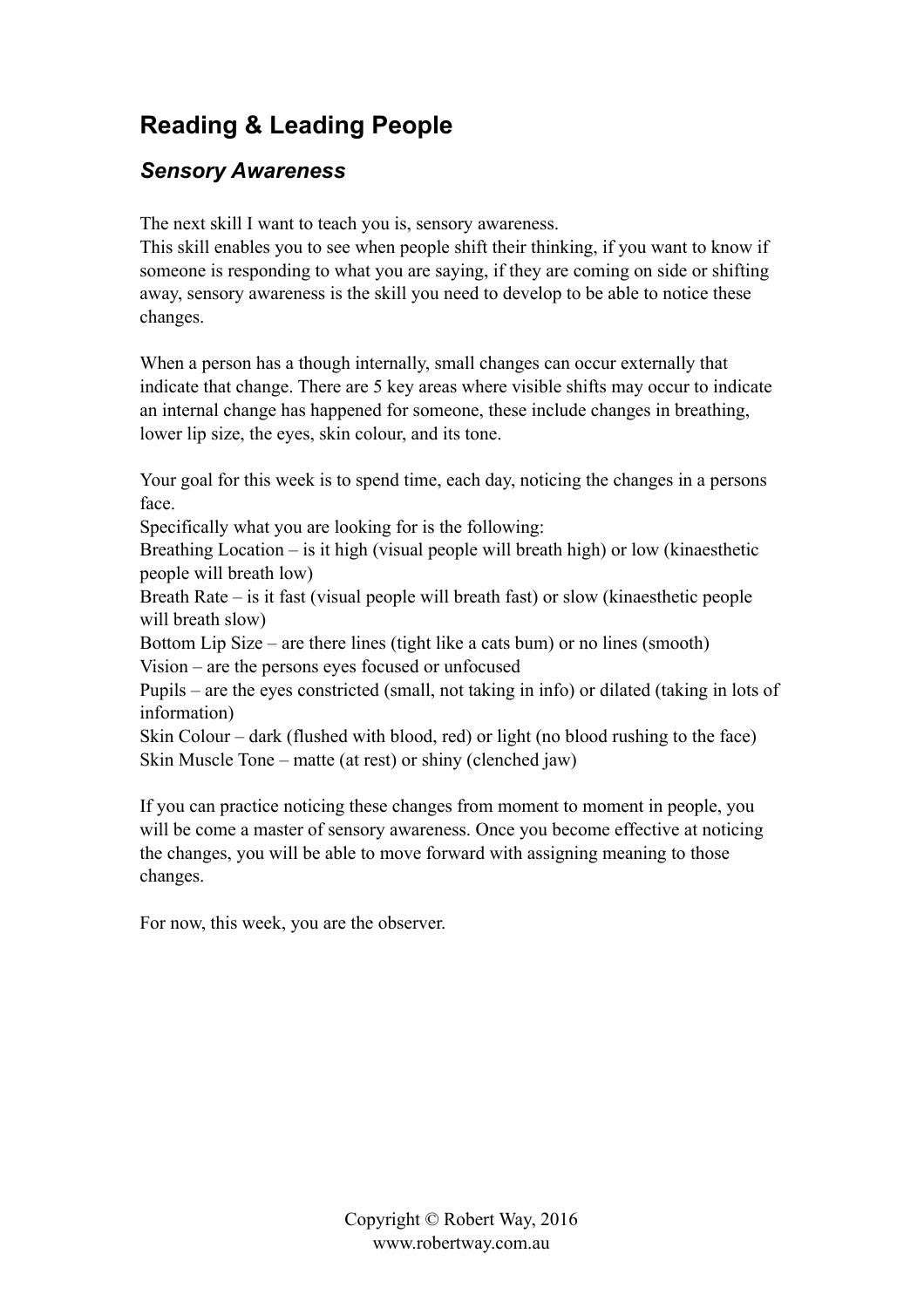#### *Eye Patterns*

You have already learnt about VAKAd (Ad = Auditory Digital) in the context of communication, representational systems, and sensory awareness. Now you will learn about it in the context of eye patterns.

As you can tell, if you are looking for success, a lot of it has to do with your ability to read people. To know how they thing, when they are thinking, and how to communicate with in their reality. Reading someone's eye patterns (also known as eye accessing cues) is going to give you yet another level of information.

It is quite simple to get the concept, where your challenge will lye, is in applying what you are about to learn. So this week for you, is all about observing peoples eyes, noting which direction they go.

First thing to know is everything I am about to teach you is for a person that is right handed, if you are talking to a left handed person, you should revers the image you will see at the bottom of this. Second, the image below is as if you are facing a person. Finally, start your practice by observing peoples natural process, before you start asking leading questions, so you are able to observe their eye patterns.

As you are looking at a person, when their eyes go up, they are accessing images, or V.

As some one looks side to side, they are accessing sounds, or A. As some one looks down, they are accessing feelings, and talking to them selves, or K & Ad.

In a right handed person, when they look to the left, they are constructing images and sounds. As they look to the right, they will be constructing images or sounds. If that same person looks down and to the left, they are accessing their feelings. If they look down and to the right, they are talking to them selves.

What you want to do from here, is look at the image below, then use this next week to observe where people look when they talk to you.

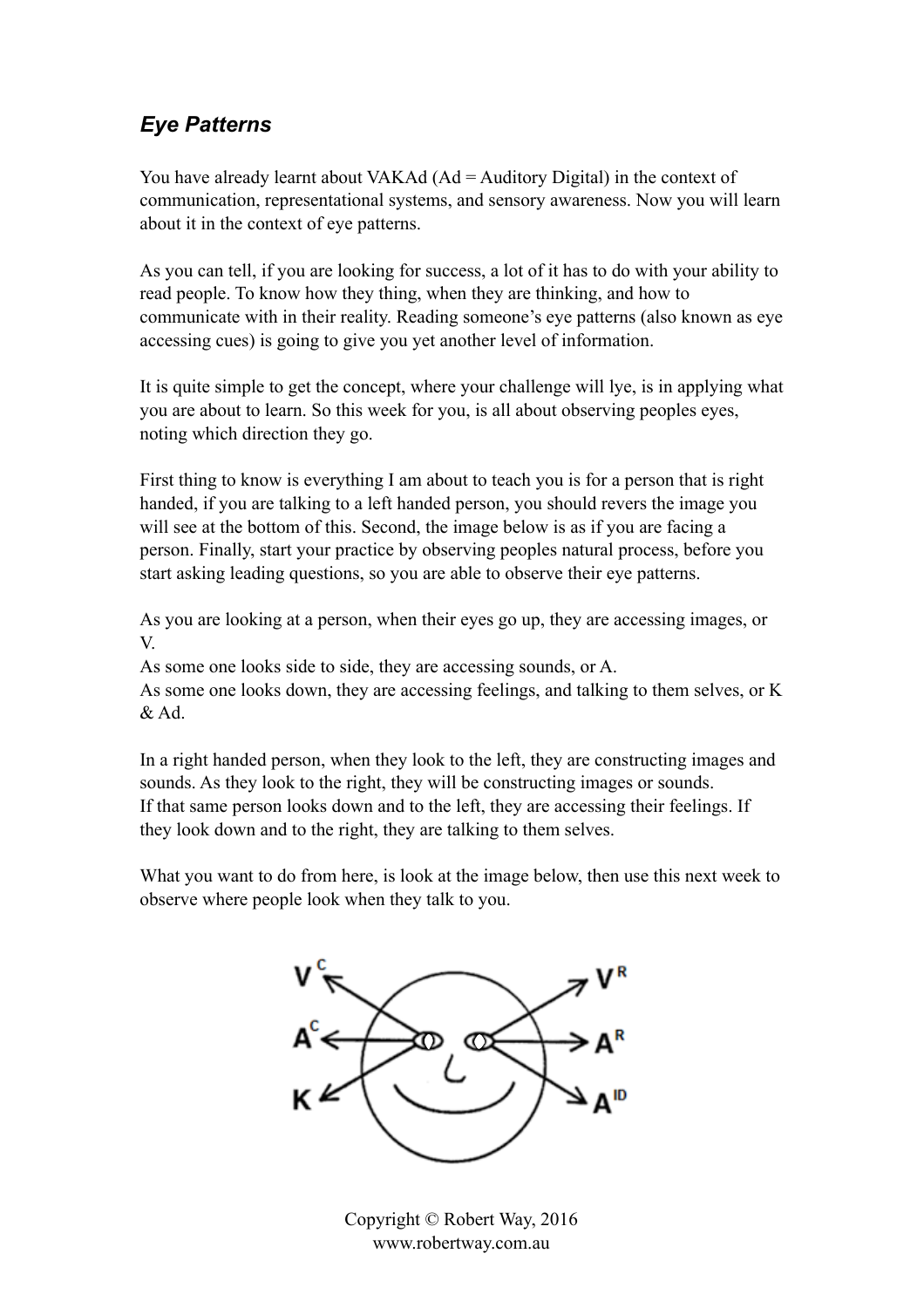You can also ask people questions, that will give you the chance to observe their eye accessing cues, try these ones: What colour is your front door What was your first car What was the name of your first pet

Have fun with this one, keep it light, and make sure you ask questions in the Facebook group.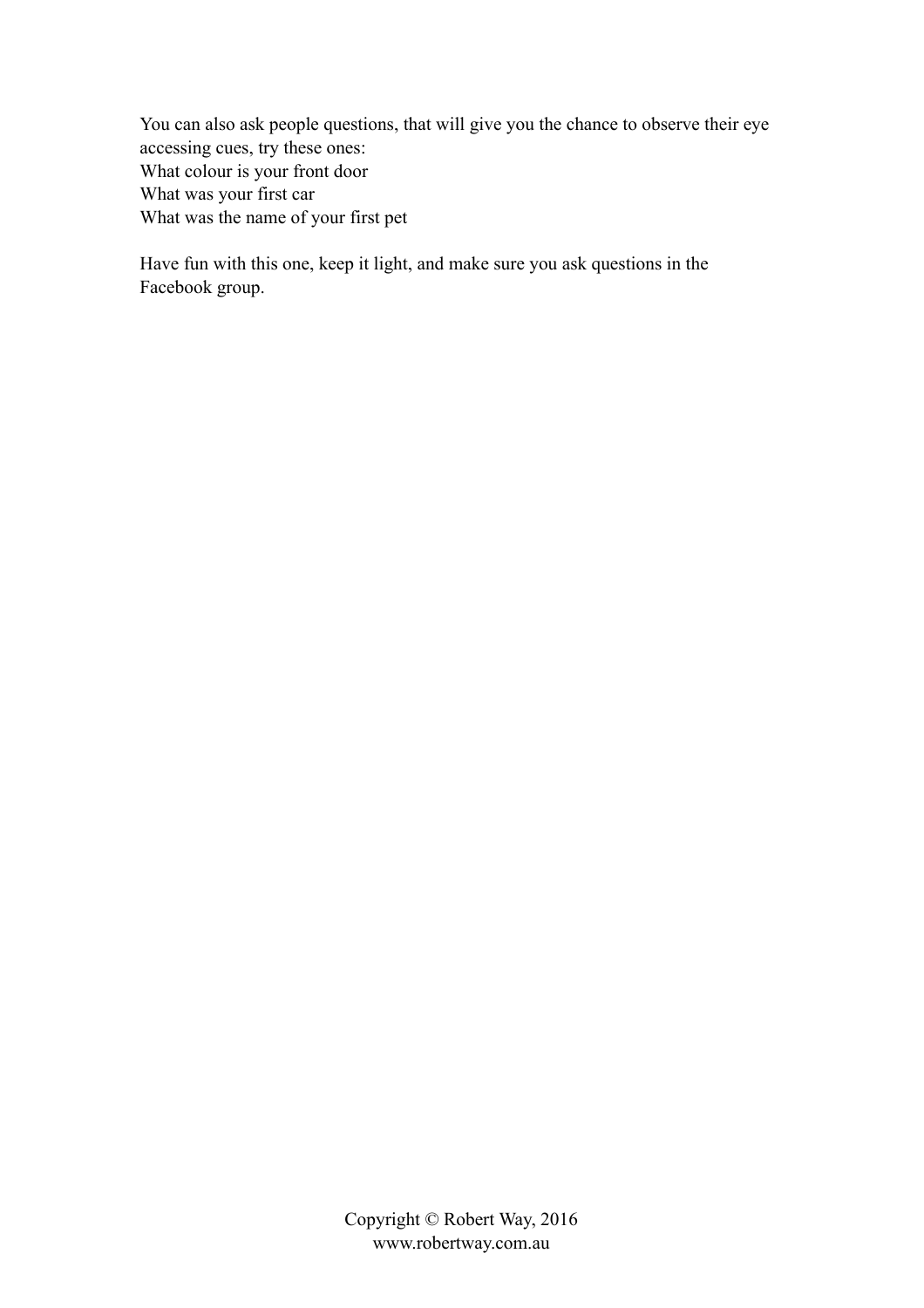#### *Rapport*

The reason why I want you to learn about rapport, is so that you can create a positive connection with people you interact with. Be it in an interview, with your boss at work, a lover, or your family. Rapport is a key part of create a connection with people.

People communicate most effectively when there is rapport between them, it will also help if you are genuinely interested in what the other person has to say. There are three key sections to how we communicate; these same three ways are how we can build rapport.

7% of our communication is through the words we use. 38% is our tone of voice. 55% is our body language or physiology.

Matching and mirroring these parts of communication is the best ways to create rapport. Communication is not just what we say, but how we say it.

We can use our words, tonality and physiology as tools for creating rapport.

Matching and Mirroring

Create good rapport by matching and mirroring the other person's communication (verbal and non-verbal).

Matching:

When we exactly replicate something the other person does physically; E.g. If their left hand is in their pocket and you have your left hand in your pocket Mirroring:

When we duplicate their movements as if they are seeing themselves in a reflection Words - listen to what they are saying and how they are saying it. Do they speak quickly or slowly? Is their voice loud or soft? What are the predicate phrases they are favouring? Determine their primary modality and use the corresponding auditory, auditory digital, kinaesthetic or visual key words in what we say to them and we'll be speaking their language. Matching experiences is also a way to create quick rapport. Finding something in common, for example places you have lived or visited, if you are parents, have attended similar seminars, etc.

Body Language - watch the subconscious movements of their body. Are they tapping their foot? Are they breathing fast or slow, deep or shallow? Are they blinking quickly or slowly? Are they sitting/standing up straight or casually slouching? Subtly match their physiology to begin deepening the rapport.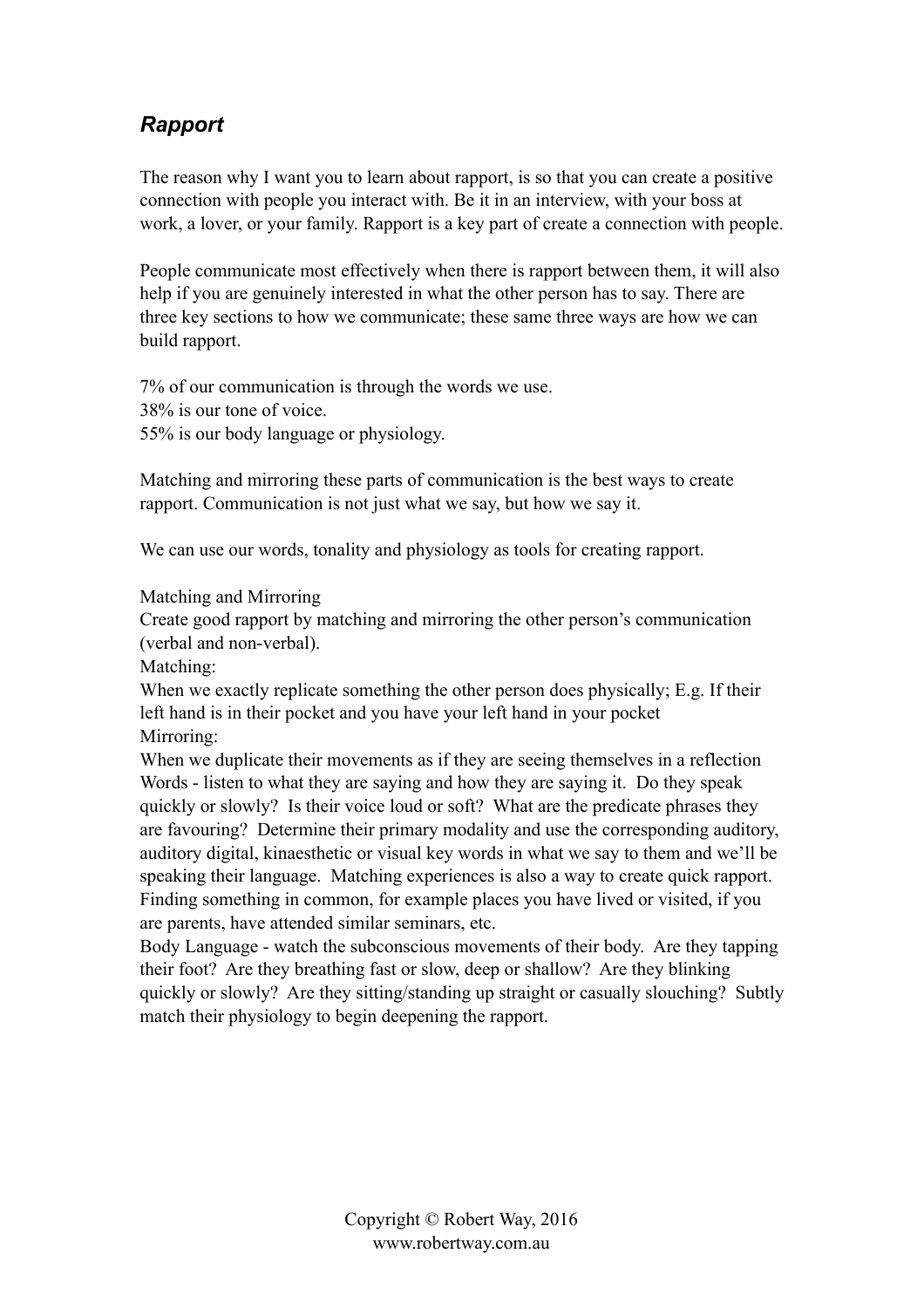#### **Measure and Test**

How do we know when we are creating rapport? We use our sensory acuity to measure their reaction to our matching and mirroring. Choose one area and then test the reaction. Keep adjusting the level and or the area you are matching or mirroring until you see favourable responses. E.g. match or mirror an aspect of their body language and after a moment when you think you have rapport, switch something and see if they follow your lead. If they follow by matching you have rapport, if they follow by mirroring, you have deep rapport.

#### Guide and Regulate

If you have established good rapport, you can then check it by making small changes. If the person you have established rapport with is in deep rapport, and you begin to alter your communication style, then they will subconsciously regulate their communication to match and mirror you. Once this is true, you can then guide them from one state to another by altering yourself first. For example, if the conversation level is loud and you begin to lower your voice, if they lower theirs too, you have good rapport.

Indictors of Rapport, the four key changes to look for:

A colour shift - a change in skin colour from light to dark

An internal feeling - a feeling of butterflies, or excitement

A question of familiarity - you may be asked a question such as "Have I met you before", "Are you a Gemini", "You remind me of a friend from school" Leading; the best indicator of rapport is being able to lead your customer.

So this week's activity starts with you noticing when you are in rapport with people, and when you are not. Once you are feeling confident, start matching and mirroring people's body language, language, and key words. Take the time to pace people, then notice if you lead them.

Most of all have fun with this, as your ability to create rapport with people, is directly linked to your ability to succeed in life.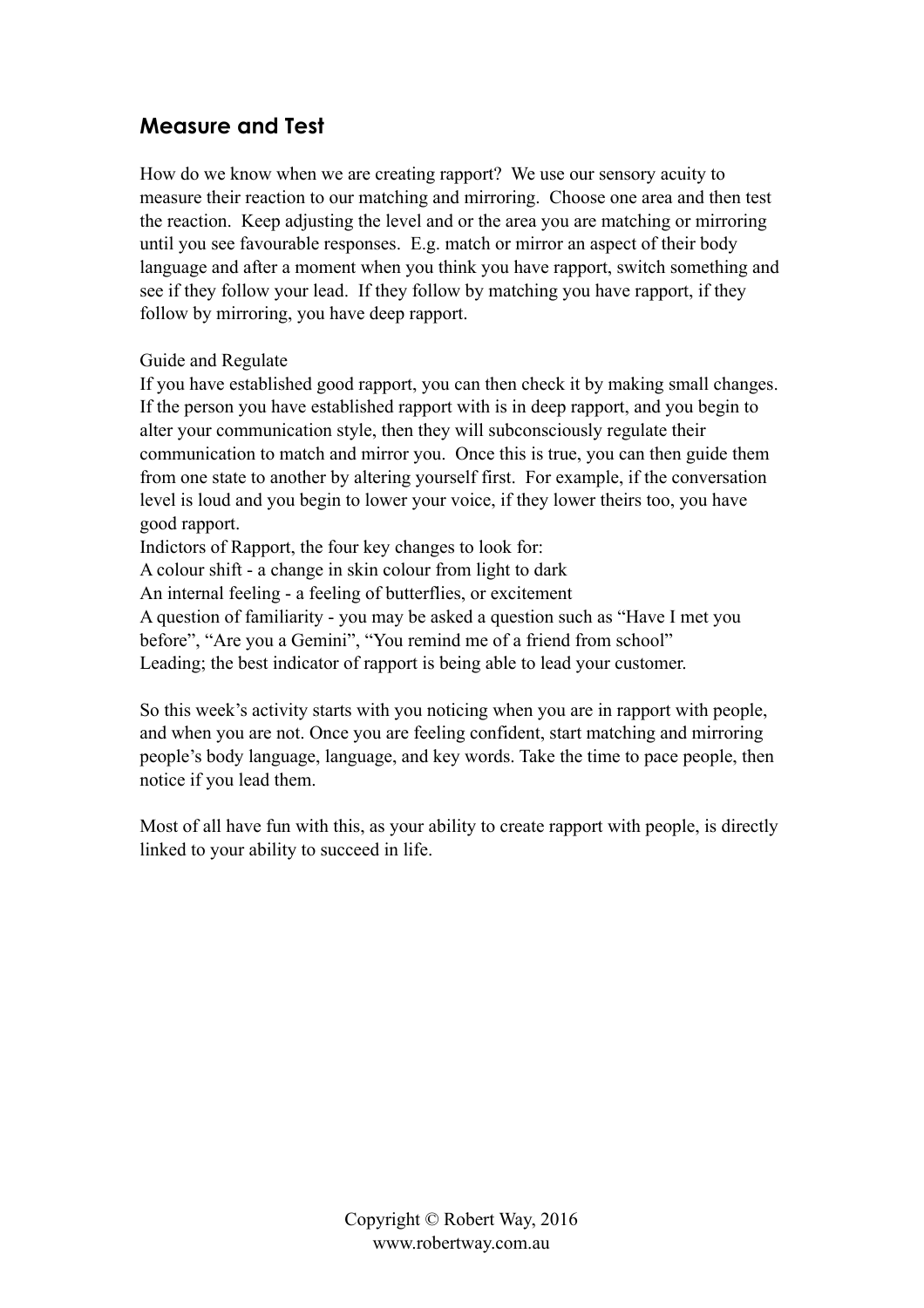## **Your Way Forward**

#### *Review & Wrap up*

You are amazing!

If you are reading this, you have just completed one heck of a journey. It may have taken you days, weeks, or months to get to this point, but you did it.

If you are reading this, I know you are committed to your dreams, to your future, and to your success. So in this moment I ask you to celebrate!

As a quick review, you just did the following: Defined your focus Set a goal for this program Learnt about the physiology and psychology of success Considered the concept of cause and effect and perception is projection Looked at the communication behaviour model Elicited your values Defined your purpose, mission, vision, and legacy Created resource anchors Learnt about visual, auditory, kinaesthetic, and auditory digital communication styles Delved into sensory awareness and tonality control How to build rapport with others What people eye patterns mean The 4 matt communication strategy How to re-frame Perceptual positions How to change your state with expanded awareness Affirmations for a positive start to the day

And here you are at the end of the program, ready for what ever happens next.

If you are anything like me, this is not the end of your personal development journey. So I would ask, if you have not done so already, join my personal development group on Facebook ([www.facebook.com/pdbok\)](http://www.facebook.com/pdbok), and follow my blog ([www.robertway.com.au](http://www.robertway.com.au)).

Finally, with your new insight into your self, you must set your next goal. Take everything you have learnt over this program, and set a big, out of this world, change your life goal. Something that will mean, everything you have learnt is applied, reused, and life change, well into your future.

So for your final activity, answer each goal questions below, then summarise it into a succinct statement. Then message me and I will help you take that goal out into your future, helping to guarantee your chance of success. Ill do this for free, to say thank you for going though this program.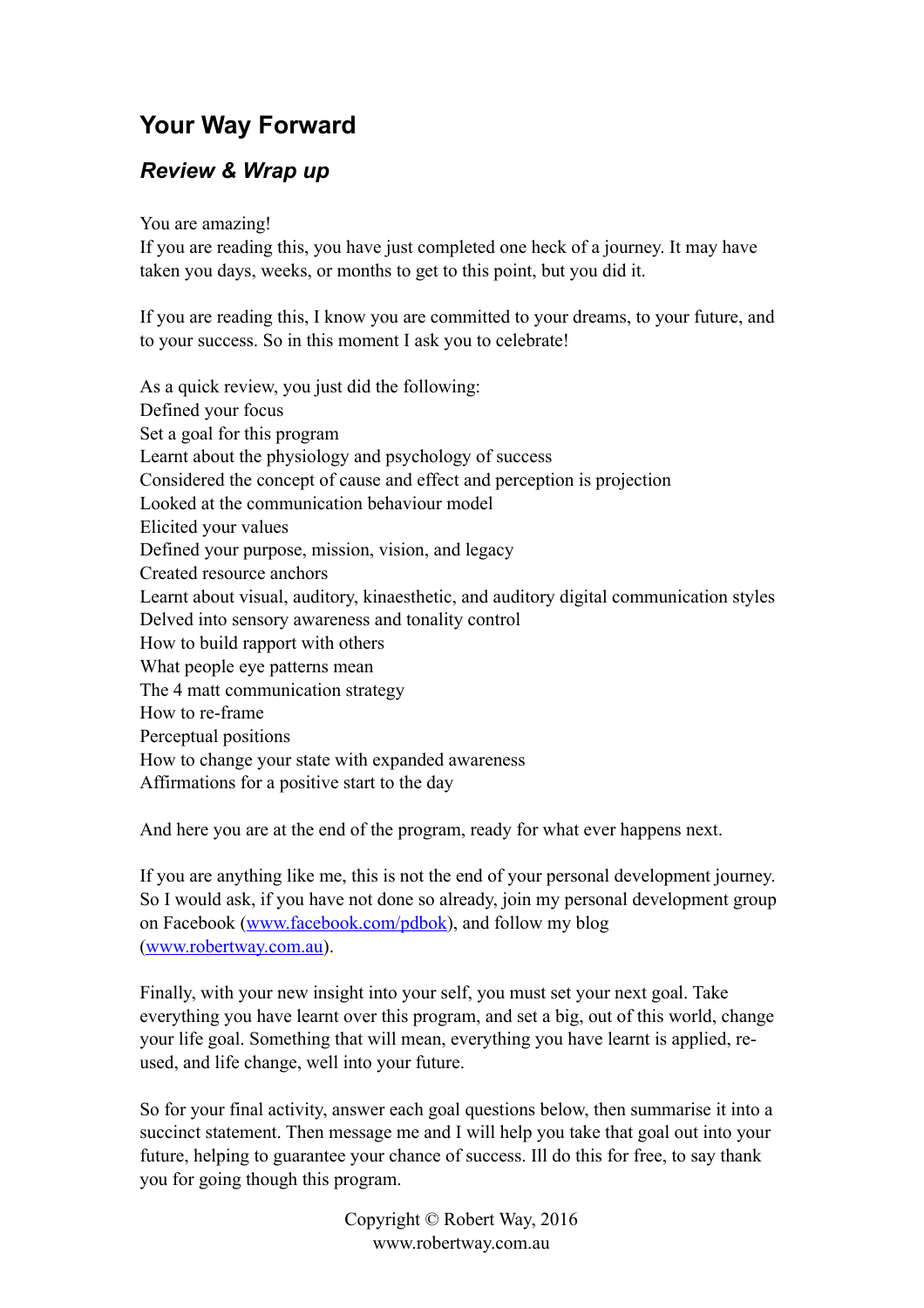## *Goal Setting*

Write out an answer for the following goal setting questions:

1. What specifically do you want?

2. Specify your present situation and be associated in it, answer: Where are you now?

3. Clarify your goal using all your senses by asking:

What will you see, hear, feel, (taste or smell) when you have it?

4. Specify the evidence you will have, when you know you have it:

How will you know when you have it?

5. Design it to be congruently with your purpose; and increases your choices:

What will this outcome get for you or allow you to do?

6. Ensure that it is self-initiated and self-maintained (not for someone else):

Is it only for you

7. Put it in context to get clearer overall picture of where you will be when you get it:

Where, when, how and with whom do you want it?

8. Confirm what you need to get your goal, and what you already have:

What do you have now, and what do you need to get your outcome?

a) Have you ever had or done this before/

b) Do you know anyone who had it?

c) Can you act as if you have it?

9. Check that desired result is good for you and your world:

a) For what purpose do you want this?

b) What will you gain or lose if you have it?

c) What will happen if you get it?

d) What won't happen if you get it?

e) What will happen if you don't get it?

f) What won't happen if you don't get it?

Outcome Statement

Now that you have your goal, you want to create a succinct statement that is specific to that goal, make sure it meats the following criterion:

- 1. State in the positive.
- 2. You must initiate.
- 3. Associate into end step/evidence procedure using heightened senses.
- 4. Dissociate from end step picture to create drive to reach it.
- 5. Confirm it is positive.
- 6. Realise there is more than one way to get the outcome.

7. Make end step realistic, within your realm of possibility, to build confidence for further successes.

8. Make sure outcome increases choice.

And now, complete this statement:

| It is now   | (Future Date) |
|-------------|---------------|
| I am/I have | (End Step)    |